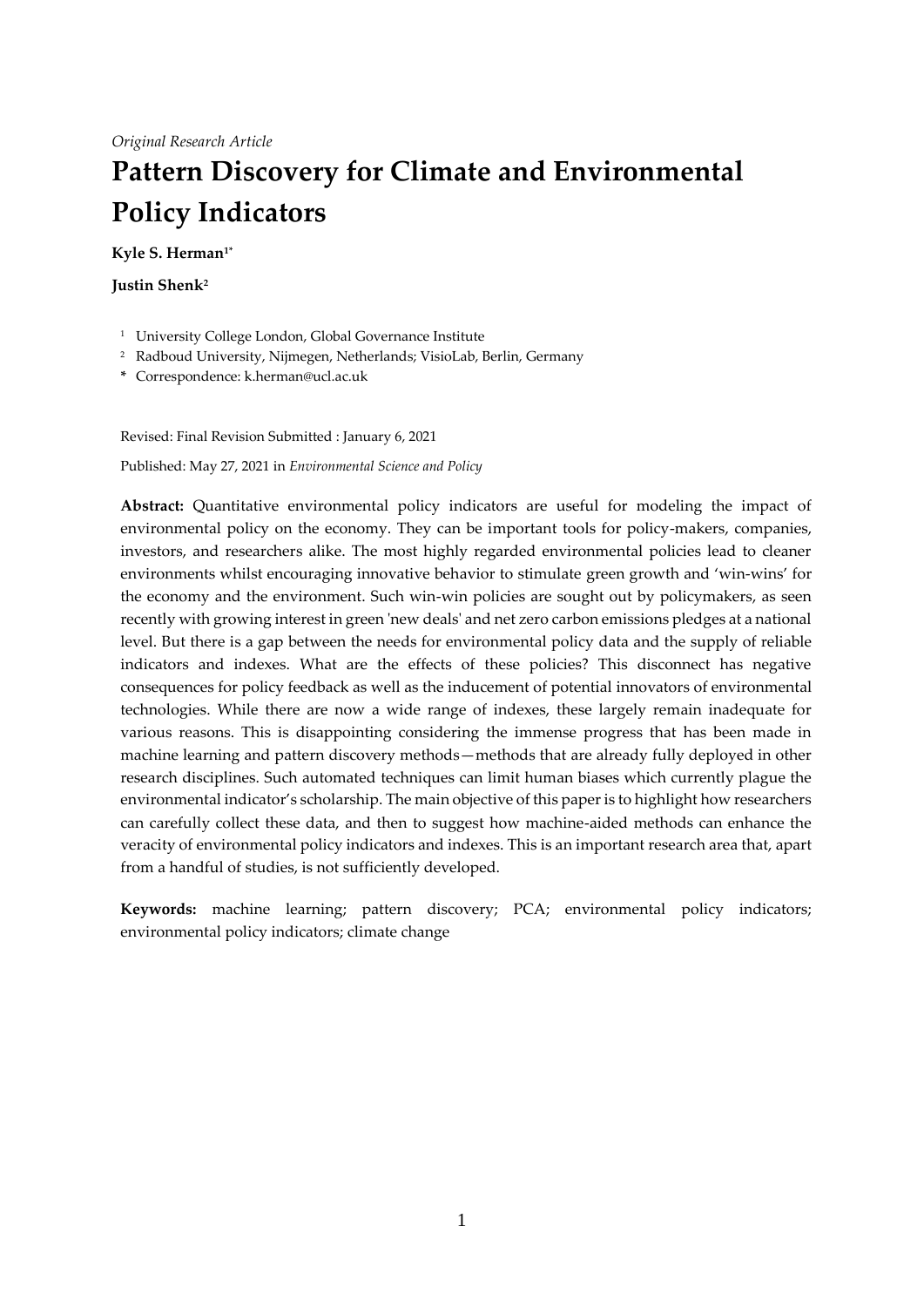# **1. Introduction**

How environmental regulations impact businesses and the economy has been an open and contentious question since at least the 1970s. Statistical analysis in this field was spearheaded by the OECD (Organisation for Economic Cooperation and Development) and the IEA (International Energy Agency) because OECD countries needed an effective response to the Oil Crises—saving energy and inventing new energy production technologies being two main solutions (Kozluk and Zipperer, 2015; Popp, 2010). In the intervening years environmental and now climate change policies have become commonplace throughout the globe. Indeed the IEA, in collaboration with IRENA (the International Renewable Energy Agency), lists 5,659 climate and environmental policies, covering nearly every country in the world.

To understand the effects of these policies, efforts have been made to create indexes that proxy the stringency and impact of these policies, but results have so far been suboptimal (Brunel & Levinson, 2013; Galeotti et al., 2020). ). In general, environmental policy indicators should be able to 'simplify, quantify, analyze and communicate the complex and complicated information' that underlies policy decisions and their constituent effects on the ground (Singh et al., 2012: 282). This is not always the case, however. In this paper we use indexes, indicators, and proxies interchangeably to refer to a quantitative estimate of a country-level environmental policy at a certain point in time. We delimit our analysis to country-level environmental proxies for the sake of simplicity and also because several 'off-the-shelf' indicators, for example those that are supplied by the OECD, WEF (World Economic Forum), and Yale University, provide country-level, yearly indicators that are useful as examples.

While environmental indexes and indicators attempt to assess first the stringency and timing of policies and second the ancillary effects on society, the economy and the environment, persistent problems remain during the development and transformation stages (Brunel & Levinson, 2013). Consequently, although environmental and climate policies are evidently very important, especially as green 'new deals' gain traction around the world, we still do not have an analytical grasp on how firms and economies react to such policies (Henderson & Millimet, 2007; Popp, 2019). At the same time, whilst pattern recognition has been widely deployed in other research literature (Jain et al., 2000; Wright et al., 2010), it is not deployed in the extant literature on environmental policies; this could be one reason why, so far, the latter tend to fall short. However, many of the shortcomings can be attributed to human bias, high-dimensionality, or otherwise latent complexity. As a corollary, therefore, we suggest that these shortcomings can be mitigated by machine learning and pattern discovery tools. This is the main argument of our paper. To this end, this paper makes a substantive contribution to environmental and climate policy index creation and transformation literature (Sing et al., 2012).

This paper is structured as follows: in the next Section 2, we introduce the main reasons that more reliable indicators are needed and demonstrate the common errors often made during the upstream construction, followed by the downstream transformation of these. Section 3 introduces several studies that have made inroads into transformation and calibration of 'off-the shelf' indicators. Section 4 introduces specific machine learning and pattern discovery tools that could be very useful to this research field. Section 5 provides a conclusion and suggestions for future research.

#### **2. Background**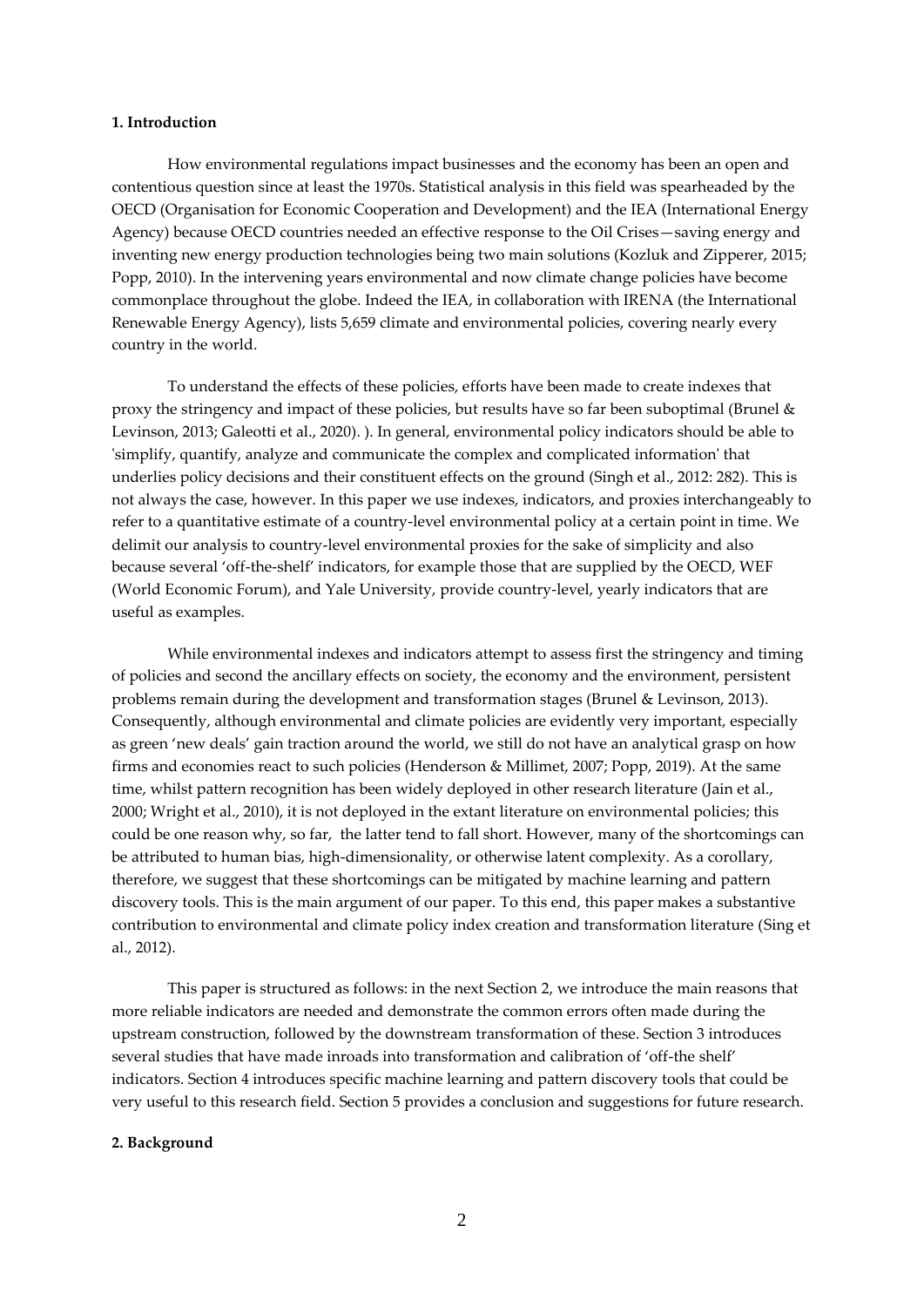Due to the sheer number and diverse scope of environmental policies across different countries, indexes also vary widely (Singh et al., 2012). This makes empirical approaches to test their impacts on the ground exceedingly difficult. Following the formulation of an index, scaling, normalisation, weighting, and aggregation is realised. These involve important decisions, such as the appropriate transformation strategy to be applied according to each specific research question and scope. As such, indicator transformation can help to enhance and calibrate an indicator to fit a specific research or policy question. But first the development and construction of indicators must be addressed.

Developing a suitable indicator is an instrumental part of the process, but this step often succumbs to human bias. Indeed, much of the empirical literature on environmental policy and the economy leads to equivocal results, largely due to this reason (Cohen & Tubb, 2018). In order to confront these issues, we propose that environmental indicators should be divided into two constituent parts: development, followed by transformation and application. We unpack these issue dimensions in Sections 2.2 and 2.3. First, however, we discuss the essential background for environmental policies--specifically, why it is important to develop these methods and literature..

## **2.1 Why do we need reliable environmental policy indicators?**

#### *Green Growth*

How to achieve green growth is becoming an important policy question throughout a number of different countries (Meckling & Allan, 2020). Indeed, a renewed call for green recovery has arisen in 2020 in response to COVID-19 (Agrawala et al., 2020; Kuzemko et al., 2020). While increasing interest in green growth is promising, little is known about how these policies impact the economy and the environment (Barbier, 2010; Fankhauser et al., 2013). What might be the effects of 'green new deals', green industrial and 'green Keynesian' policies? How should such policies be rolled out, and later recalibrated, to produce win-wins for the economy and the environment?

As a consequence, green industrial policies, while not synonymous with green growth, are becoming more commonplace in countries throughout the world (Barbier, 2010). For example, after the 2008 global financial crisis, 16% of \$2.8 trillion was dedicated to green industrial policy in the U.S., while South Korea attributed 79% of their \$59 billion stimulus to environmental policy (Jacobs, 2012; Robins et al., 2009). In addition, China's green industrial policy is often cited as highly successful in building up a powerful domestic solar technology industry (Groba & Cao, 2015). More recently, the European Union has formally introduced Green New Deal legislation (see EC 2019/640). Likewise, President-elect Biden has vowed to put the US on a path to carbon neutrality by the year 2050, with the explicit goal of driving economic growth and competitiveness through invention and trade in clean technologies [\(https://joebiden.com/climate-plan/\)](https://joebiden.com/climate-plan/). Similar plans were announced by Japan, China, and South Korea.

#### *The Necessity for Reliable Indicators*

In much of the empirical literature on green growth, policies and innovation, the explanatory variable of interest is the environmental policy under analysis (Ambec et al., 2013). Hence, the main explanatory variable is typically an environmental policy proxy. A common technique is to designate environmental technology patents as the dependent variable, regressed on environmental policy (Johnstone et al., 2010b), total factor productivity (Rubashkina et al., 2015; Wang et al., 2019; Janicke, 2012), or multi-factor productivity (Albrizio et al., 2017), among others. The question is how policy can benefit the economy and the environment, drive innovation and productivity The question tests whether green growth lives up to 'The promise that technological change and substitution will improve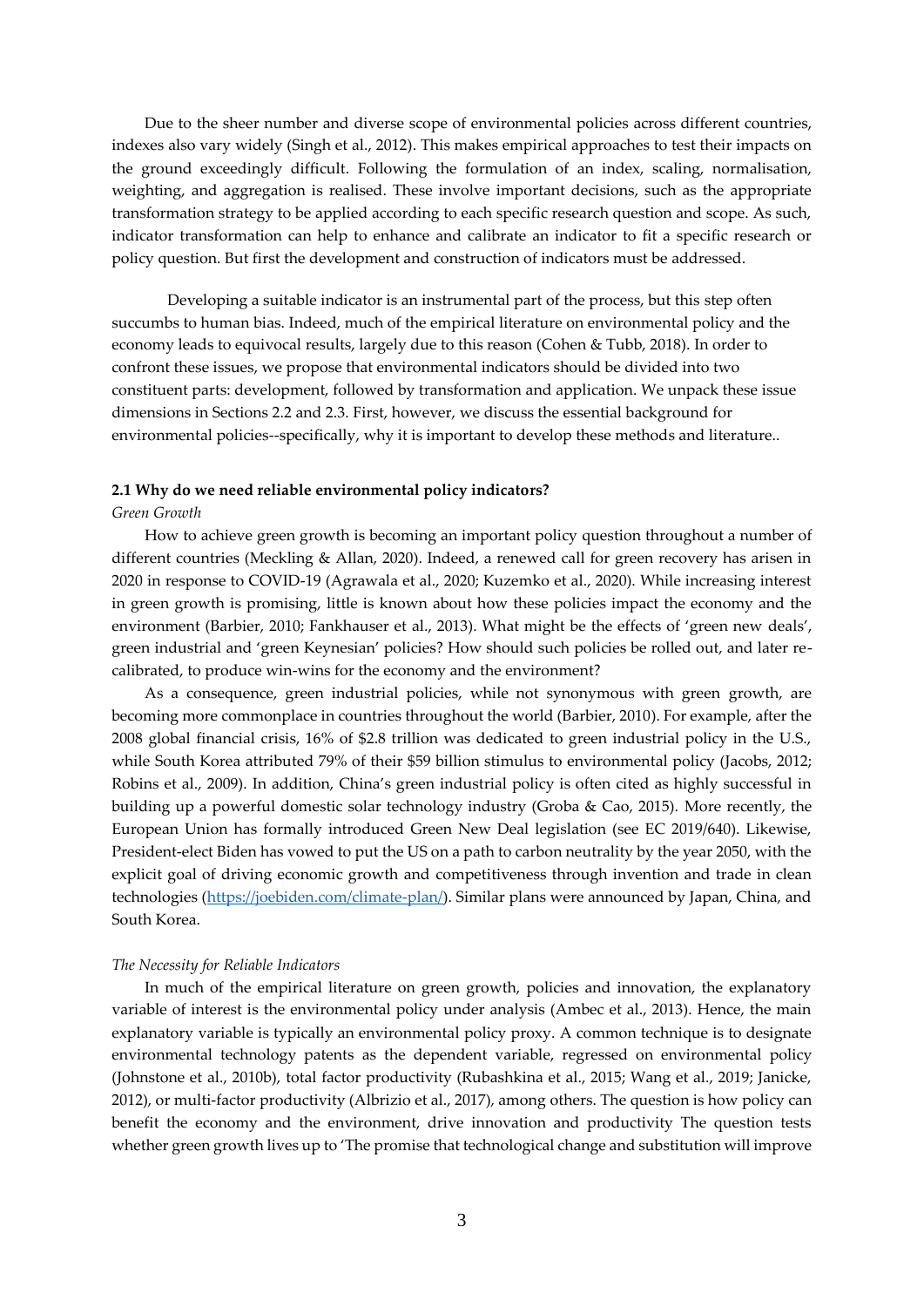the ecological efficiency of the economy, and that governments can speed this process with the right regulations and incentives' (Hickel & Kallis, 2020: 470).

Under this interpretation of green growth, not only can domestic firms react innovatively, but they can also gain 'first-mover' competitive advantages with respect to firms in other countries (Tews et al., 2003; Söderholm & Klaassen, 2007; Herman & Xiang, 2020). Yet, despite the important contributions of previous empirical research, because the main explanatory variable of interest is usually environmental policy stringency—and these indicators remain problematic (Brunel & Levinson, 2016)--much of the research stands on shaky foundations. Consequently, policy-makers might not be receiving accurate and timely feedback. The same applies to innovators, firms, and investors. For these reasons, it is critical to carefully compile, transform, and apply environmental policy indicators.

#### *Measuring Environmental Policies*

There are two main components of environmental policy indicators. The upstream component relates to measurement, data collection and construction. Particular care must be taken to articulate the environmental policy being measured. The downstream component involves calibration, transformation and empirical application. In general, upstream issues often arise from temporal and geographical differences, which render measurement quite difficult. The downstream problems, meanwhile, arise from the layers and dimensions of environmental policy that are either not well articulated, or otherwise occur if the index is not properly transformed in order to align with the policy or research question.

As a main consequence these upstream and downstream issues, if not resolved, lead to the statistical and mathematical issues incongruities which, although inherent in high dimensional data, tend to inhibit the indicator transformation. More detrimentally, this can lead to spurious application of indicators downstream. One negative consequence is to render empirical modeling too complex or, even worse, completely insufficient to undertake the task at hand (e.g. measuring environmental policy effects on green growth, the economy and the environment). Figure 1 below is a depiction of the upstream and downstream components of environmental policy construction and transformation.





**Figure 1.** Authors' depiction of 'upstream' and 'downstream' components involved in construction, transformation and application of environmental policy indexes.

In the remainder of this section, we unpack the integral upstream components that frequently cause issues during the construction phase of environmental policy indicators. Importantly, on a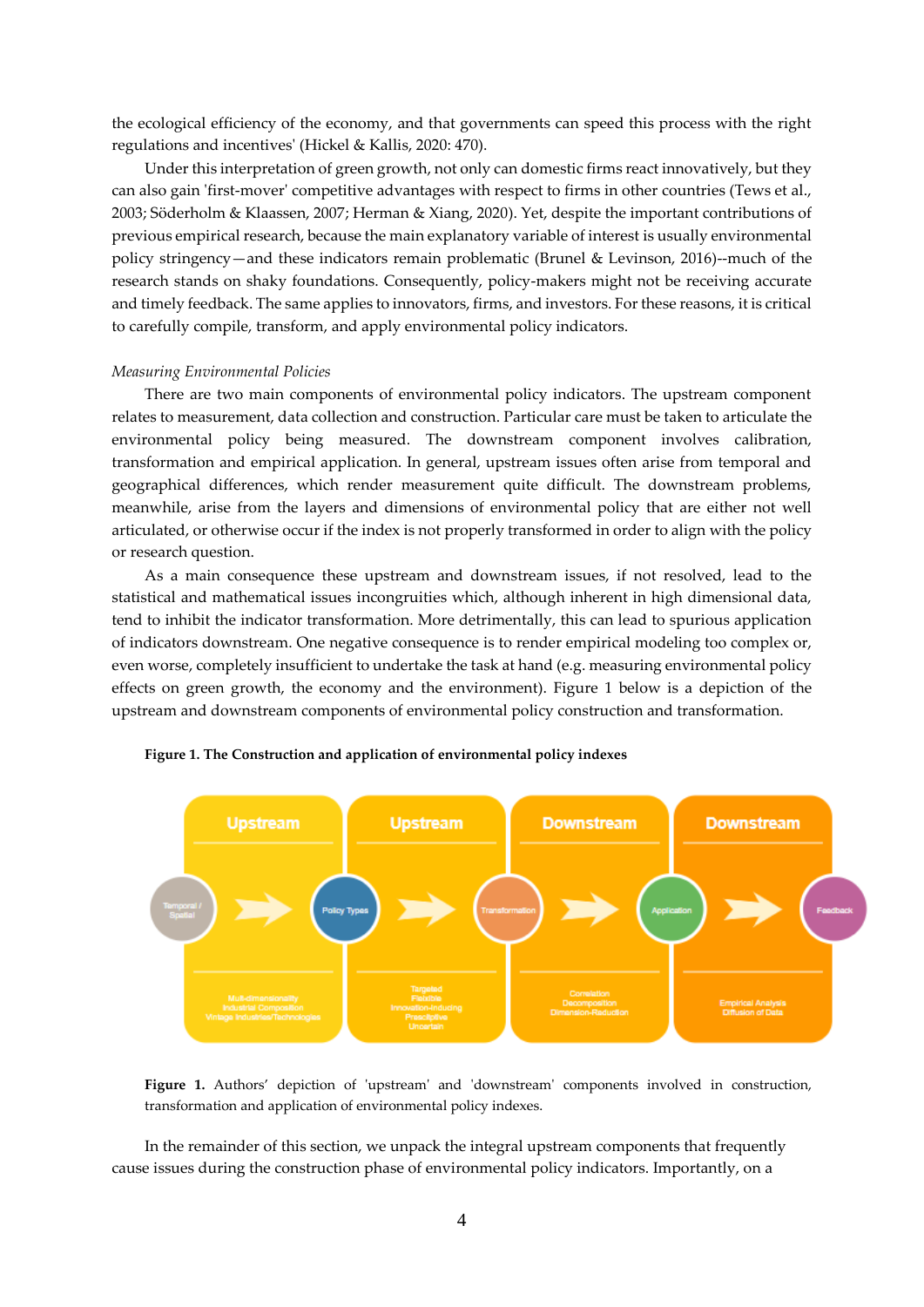more granular level, both upstream and downstream measurement and transformational components are at risk of human bias and high-dimensionality, hence the recommendations throughout this paper for concerted efforts to deploy pattern discovery methods to effectively mitigate against these issues.

#### **2.2 Common measurement problems: Upstream**

The timing and geographical point of incidence are rather consequential for environmental policies. Against this backdrop, Brunel and Levinson (2016) identify four temporal and spatial measurement issues that can arise during the upstream compilation of environmental policy indicators. These are: (1) multidimensionality, (2) simultaneity, (3) industrial composition and (4) capital vintage. Immediately below we introduce these concepts, with examples, in order to convey important considerations during the construction of indicators.

#### *Multidimensionality*

Multidimensionality implies that the scale and scope of a regulation leads to diverse on-theground effects. In other words, breadth and depth are important concerns, especially when contrasting two different policies. The failure to account for these differences leads to poor proxies and spurious empirical results. The U.S. Clean Air Act, for example, imposes uniform regulations on every county in the United States; yet, due to natural environmental endowments (such as mountains next to cities that trap pollution in contrast to coastal cities that do not), the regulatory burden is unevenly distributed (Brunel & Levinson, 2016). For example, Hawaii expends little effort meeting the requirements as trade winds blow the pollution immediately offshore. Contrarily, cities such as Los Angeles and Salt Lake City expend a much greater effort to reduce air pollution due to geographical endowments. Thus, the frequently used 'pollution abatement costs' (PACE)--often deployed as a main explanatory variable in the extant literature (Ambec & Lanoie, 2008)--is a poor environmental policy proxy since it does not account for uneven costs of meeting new regulations (Rubashkina et al., 2015).

#### *Simultaneity*

The issue of simultaneity mainly refers to the timing and time period covered by the environmental policy. These temporal components are particularly salient for comparison of policies across countries, as well as across industries. Due to temporal differences, however, simultaneity often leads to acute measurement problems in multi-country and multi-sector analyses (Brunel & Levinson, 2013). At the same time, making comparisons is one way policymakers can learn about the effectiveness of green growth policies—what does and doesn't work. Furthermore, one important pillar of the Paris Climate Change agreement—the so-called Nationally Determined Contributions (NDCs)--seems to rest on an ability to compare and contrast the green growth of countries over time. However, due in part to the simultaneity problem, if not rectified, determining how countries' environmental policies measure up against one another remains perplexing, and can lead to 'race to the bottom' policies that create competition for inward investment of polluting industries (Woods, 2006).

#### *Capital Vintage and Industrial Composition*

Since the 1970s, governments around the world have introduced increasingly stricter emissions standards on automobiles. However, these standards largely apply to new vehicles. Thus, vintage vehicles are not subject to new regulations. This is the 'capital vintage' and 'industrial composition' environmental policy measurement problem. There is no straightforward way to measure how policies impact vintage versus newly manufactured technologies.

To take another example, if heavy industry is intrinsic to a country's DNA, it is likely that policymakers will enact quite stringent regulations to curtail runaway emissions and negative impacts on human health; following the introduction of such regulations, improvements will appear greater since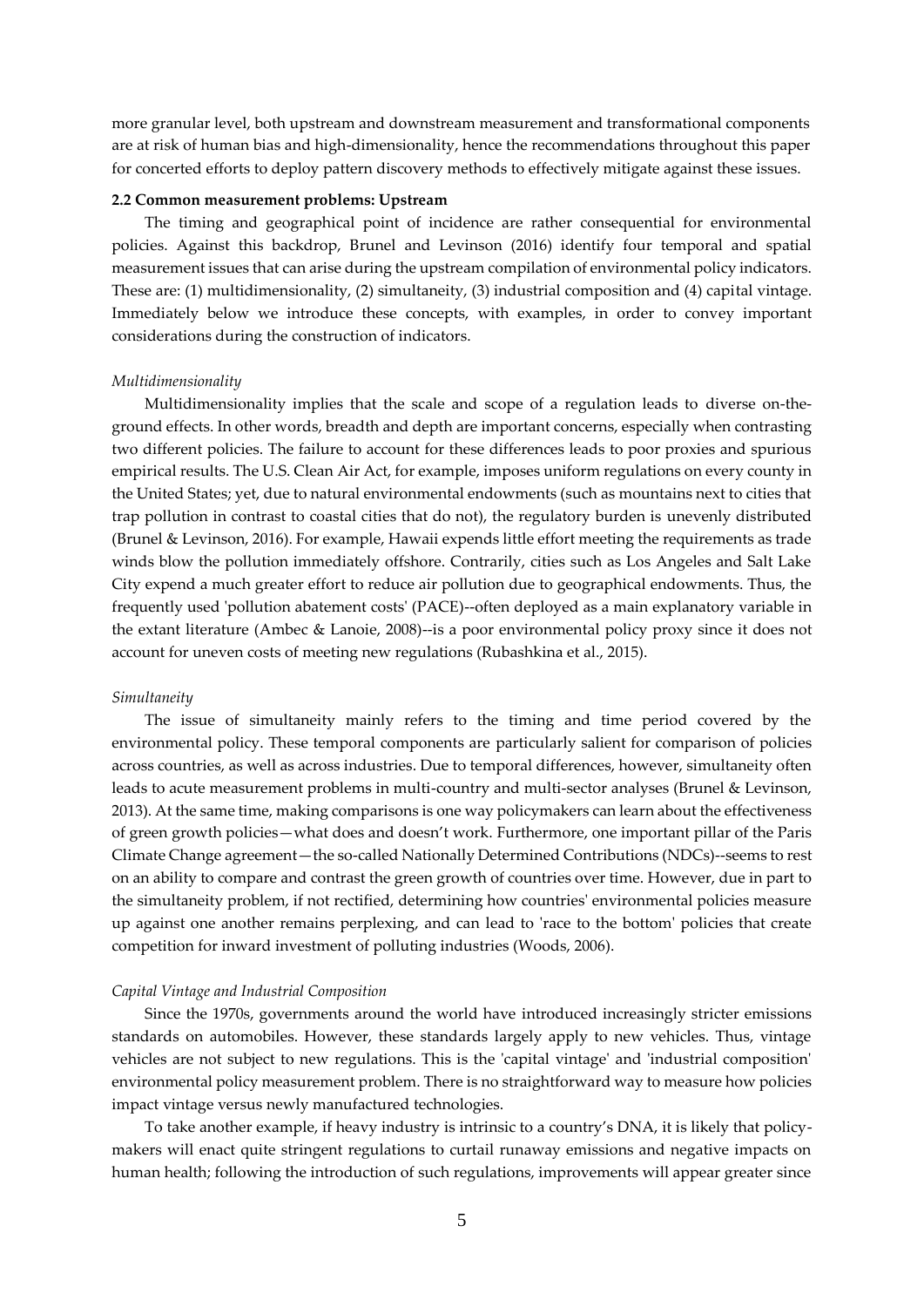the starting point was quite low. Another country in a more advanced stage of economic development that relies more on service-oriented industries would likely not be hindered by the same regulatory burden. Consequently, the impacts would be much smaller in comparison to the higher polluting country (Esty & Porter, 2005). The counterintuitive result, sometimes, is that stringent policies prolong the life of vintage equipment, resulting in a net increase in emissions in comparison to business as usual (Stavins et al., 2003). Indeed, the same effect is seen in energy production: new policies adversely penalise vintage power-plants built decades ago during a time of more lax environmental regulations, but wrongly constructed policies only prolong the life of vintage power-plants.

#### **2.3 Types and Typologies of Environmental Policies**

Beyond the sectoral, temporal, and qualitative differences germane to the heterogeneous impacts of environmental regulations—differences which are important to model whilst constructing indicators—there are also specific vectors of influence such regulations can induce. The vector of policy influence is referred to as the point of 'incidence,' and is where targeted policy addresses the environmental harm. Once identified, the point of incidence draws in innovators (Jaffe et al., 2002). The aim is to encourage environmental-economic win-wins through innovation and industrial upgrading.

Environmental policy measures that address the point of incidence are, among others, performance standards, environmental taxes, or tradable permits. These are frequently used for climate change policies to encourage renewable energy innovation and deployment, for example (Polzin et al., 2015). Indeed, the state has a vital role to play to induce radical and incremental environmental technology innovations and disruptive clean energy transitions (Egli et al., 2015; Johnstone & Newell, 2018; Johnstone et al., 2020). Well-crafted environmental regulations can signal resource inefficiencies, reduce uncertainty, pressure firms to innovate, level the playing field, and reduce costs of innovationbased learning (Porter & van der Linde, 1995). In this sense, environmental regulations can become 'a tool for competitive advantage […] for minimizing ecological impacts of economic production while enhancing the competitiveness of firms' (Shrivastava, 1995: 183). There is growing evidence for such win-wins that stem from flexible and timely policy interventions (Esty & Winston, 2009; Sarkar, 2013; Ambec, 2017).

#### *Policy Flexibility and Innovation*

In the extant literature on green growth, policy-induced innovation follows the seminal work by Rosenberg's (1966): 'focusing devices'. A well-crafted environmental policy provides a 'focusing device' for potential innovators (Jaffe et al., 2002). It illuminates a prominent problem that, if solved by an innovator or firm, can lead to sustained profits. The policy highlights the negative externality (e.g. the environmental harm that could be resolved with a new technology). Flexible environmental policies are seen as the most capable for creating focusing devices.

Environmental regulatory flexibility is therefore a key tool for policy-makers because it can induce green-growth and local innovations (Haščič et al., 2009). At the same time, it can increase the competitiveness of domestic firms, underscoring the rewards of well-crafted green-growth policies (Herman & Xiang, 2019). New environmental technologies are costly and difficult to produce. In the absence of stable but flexible policy, innovators are less likely to take on risks.

#### *Policy Uncertainty and Prescriptive Regulations*

Prescriptive regulations can often be the opposite of flexible regulations. They demand a specific standard or technology, which can lead to bottlenecks and typically stifles the search for innovative solutions (Van Leeuwen & Mohnen, 2017). They also can lead to end-of-pipe, non-innovative solutions (Johnstone et al., 2010b). Hence, the provision of win-wins for the economy and environment are less likely under policy uncertainty in contrast to flexible environmental policies. With the former,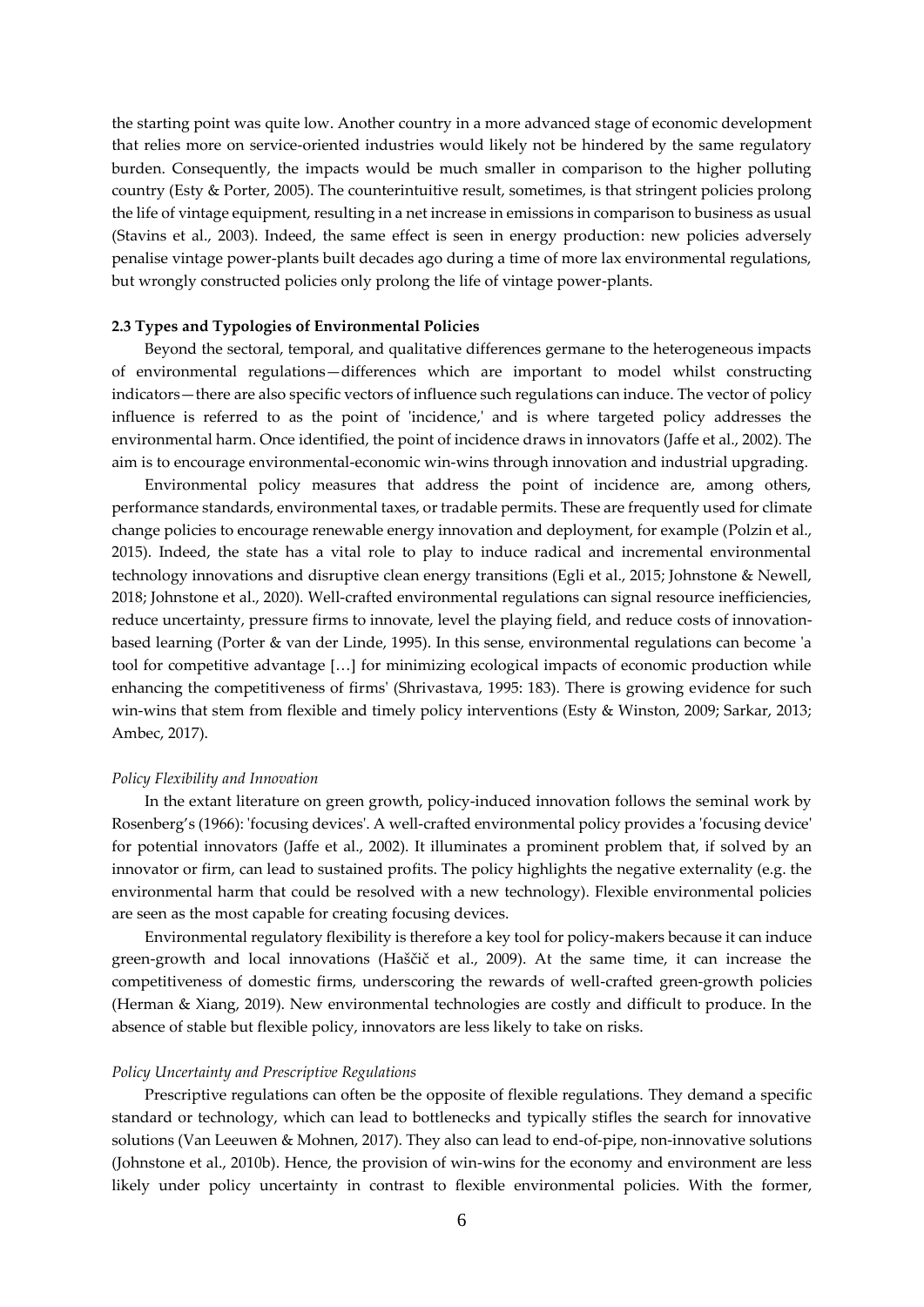investments will be postponed until the 'policy dust' settles (Johnstone et al., 2010b). Policy uncertainty, likewise, can have significant negative consequences for would-be innovators looking for sustained government support (Jaffe et al., 2002; Fischer & Reuber, 2003).

Unstable policies effectively serve as a break on innovation (Haščič et al., 2009). For example, the US, Canada, and Australia have had unstable climate change policies—that is, these countries at first introduced stringent climate policy regulations, only to have these repealed by successive governments—with negative consequences on green innovation. This reverses the benefits of green growth and green industrial policies and indeed might be more harmful than if no policies were enacted in the first place (Rodrik, 2014; Fankhauser et al., 2013).

In this section, we reviewed how spatial, temporal, geographical and qualitative differences can lead to widely differentiated effects of environmental policies on the ground. These are the upstream issues to be aware of during construction of indicators. Likewise, issues related to the many different types and typologies of policies, if not properly accounted for, can cause error in construction of environmental policy indicators. These issues are likewise relevant during indicator transformation and application. In the following section, we present some transformation and application techniques previously deployed in the extant literature with an eye on how these upstream effects inform the downstream processes.

#### **3. Application and Transformation: Downstream**

In this section we explore some of the environmental policy indicators that are widely deployed and transformed throughout the extant literature. We climb inside the 'black box' of policy proxy normalisation, transformation and application to further understand the nuances of the upstream and downstream issues raised in the previous section (multidimensionality, simultaneity, industrial composition, capital vintage, policy flexibility, innovation policy uncertainty, prescriptive regulation).

#### **3.1 Correlation and Decomposition**

The seminal work by Esty and Porter (2005) established the empirical grounding for country-level environmental policy indicator construction. Using their analysis as a baseline, we believe new techniques can create a reliable proxy with greater predictive power than existing methods, cited elsewhere as pertinent to more robust analysis (Ambec et al., 2013; Esty & Porter, 2002; Esty & Porter, 2005). Esty and Porter delineate the environmental regulatory regime into a series of more discrete variables to enable transformation: (1) stringency of environmental pollution standards; (2) sophistication of regulatory structure; (3) quality of the environmental information; (4) extent of subsidization of natural resources; (5) strictness of enforcement; (6) quality of environmental institutions (membership in intergovernmental environmental organizations, prevalence of ISO 14000). Their efforts, in part, led to the creation of Yale's Environmental Performance Index (EPI), which remains one of the most comprehensive proxies for country-level environmental policies. However, as shown below, there is not much variation over time for this indicator. Therefore, comparisons across countries is quite difficult with this indicator due to the high correlations. Accordingly, Yale's EPI might be an important starting point for transformation in future research.

**Figure 2. Yale's Environmental Performance Index is Highly Correlated Year-on-Year**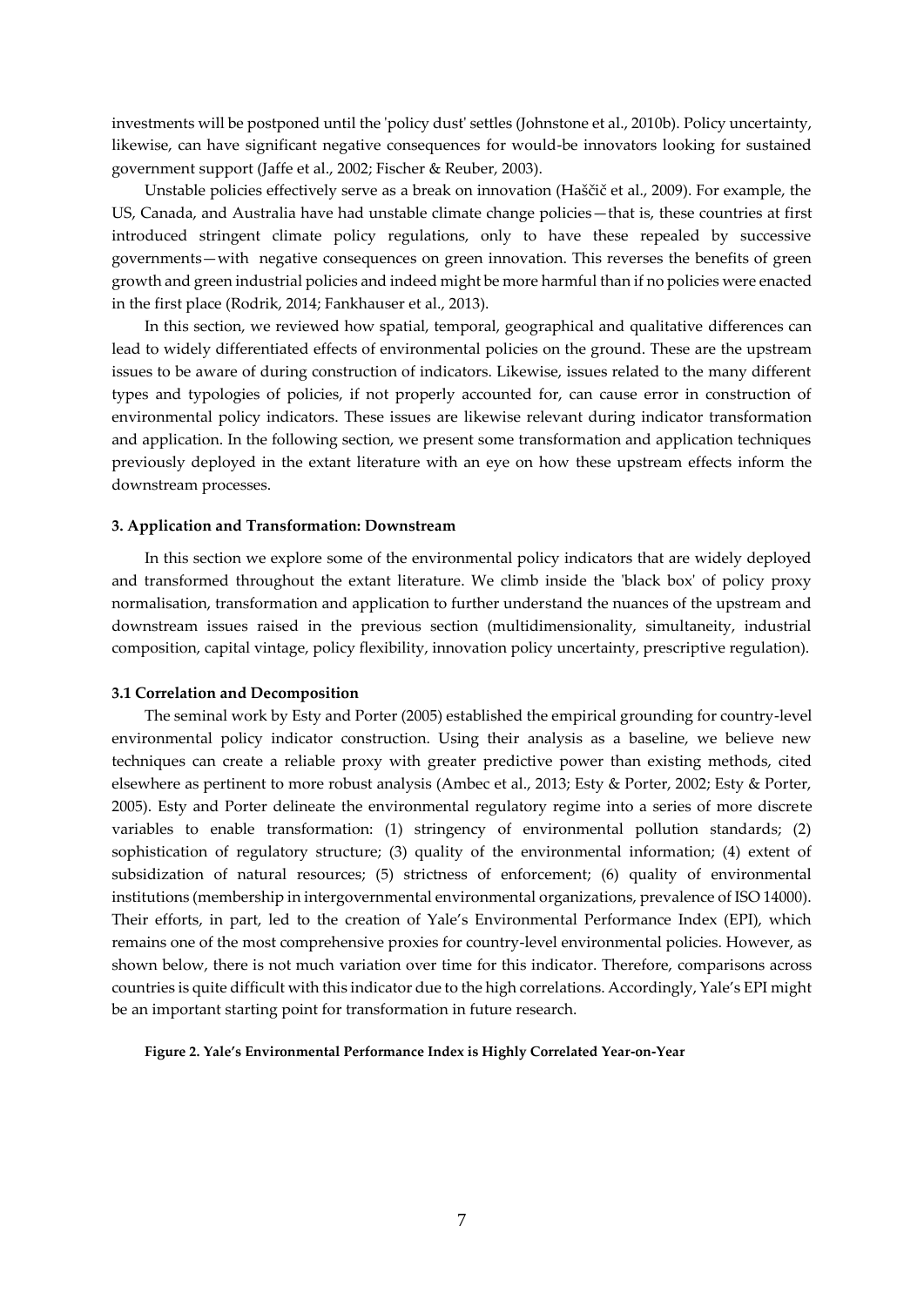

**Figure 2.** Heatmap correlation matrix: Yale's EPI from 2007-2015 years are highly correlated with one another; this is problematic for time series empirical testing, and therefore should be transformed. Analysis conducted by the authors. Source data can be found at www.EPI.Yale.edu

# **3.2 Dimensionality Reduction**

High dimensionality in data and indicators has been recognized as a problem for some time (Andrews, 1972). With respect to environmental proxies, this issue continues to plague empirical research (Cohen & Tubb, 2018). To counter this, researchers can reduce the dimensions of the input variables that are used to create environmental proxies. For example, Costantini et al. (2013) develop a unique version of environmental policy stringency as the sum of three costs: PACE (as a percentage of GDP), environmental tax revenues per GDP, and public R&D investments for the environment (as a percentage of GDP). Further, they include the quantity of regulatory measures for renewable energy and energy efficiency throughout 100 countries, following Johnstone and Hascic (2008). Their findings show that the Kyoto Protocol led to higher rates of diffusion of climate and environmental technologies to lesser developed countries; this is important since the Protocol's Clean-Development Mechanism, as one of its primary policy goals, set out to enable clean technology transfers to developing countries from the Global North (Lema et al., 2015).

While Constantini et al. (2013) deploys a useful dimension-reduction technique, and indeed support Esty and Porter's (2001) claim that national competitiveness goes hand in hand with environmental regulatory stringency, its main weakness is to proxy environmental policy by costs. As stated elsewhere (Rubashkina et al., 2015; Dechezlepretre & Sato, 2017; Brunnermeier & Cohen, 2003; Galeotti et al., 2020), pollution abatement costs are a poor proxy due to upstream construction as well as downstream transformation of environmental policy proxies. Indeed, there has been a tendency to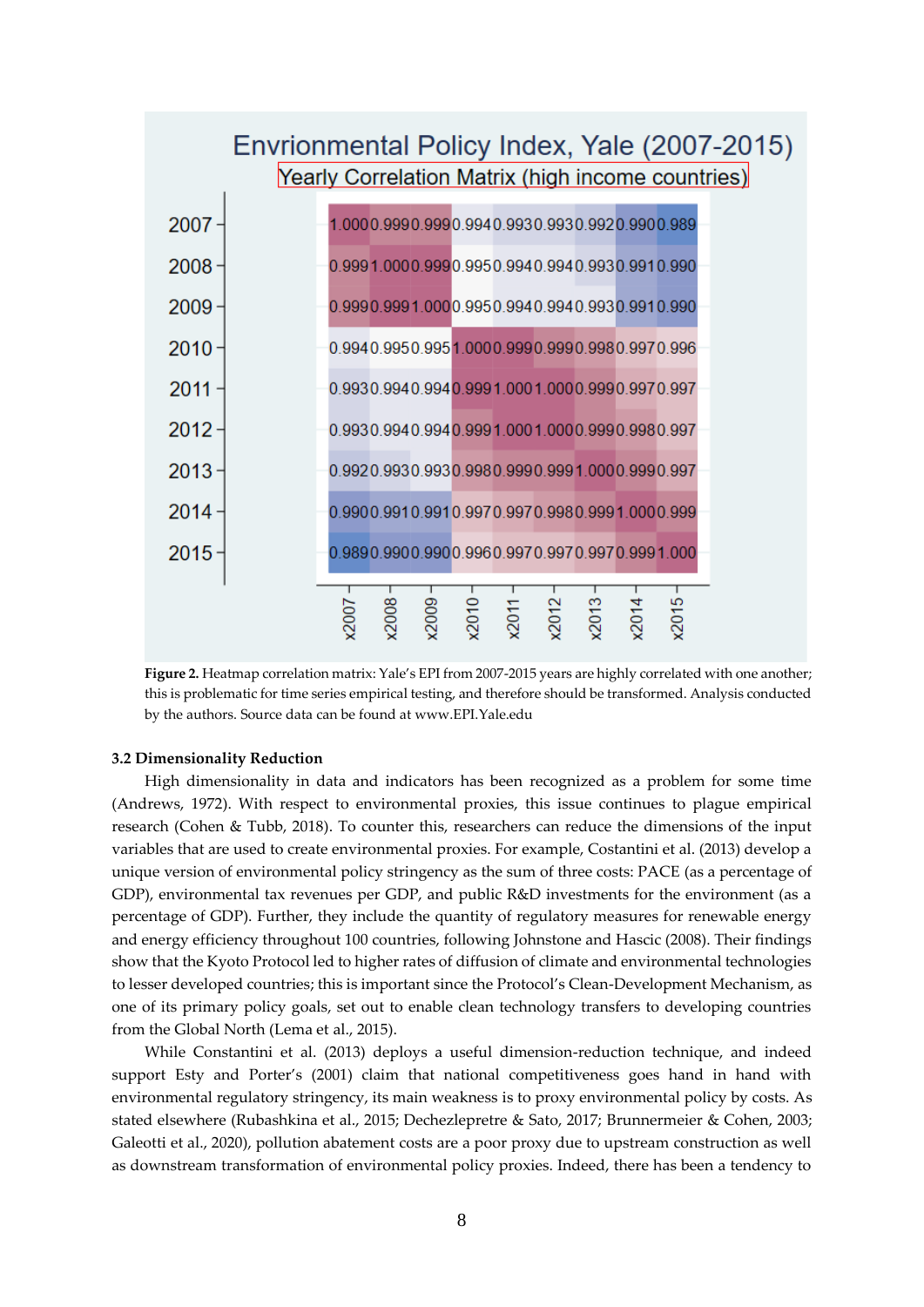rely on cost proxies and neoclassical economics, an issue recently cited as the 'neoclassical monopoly over [environmental] policy options' (Meckling & Allan, 2020). One consequence of these incorrectly deployed proxies is to 'mak[e] dirty nations look clean' (Morse & Fraser, 2005). These nuances are important because we can expect, in the global competition among countries to determine who will win the 'green race' (Fankehauser et al., 2013)—and considering the evidence of cross-border policyinducement effects (Herman & Xiang, 2020)—that much jockeying for clean-looking policy positions will ensue. However, one caveat is that, as done by Galeotti et al., (2020), costs proxies can be sufficient if first transformed with dimension reduction techniques.

#### *Composite Indicators*

Composite indicators can effectively mitigate the multidimensionality issues raised in Section 2 above. They are indeed commonly deployed to deal with the multidimensionality problems (Brunel & Levinson, 2013; Booysen, 2002; OECD, 2004; Nardo et al., 2005). The method incorporates a weighting system over a set of variables (Booysen, 2002). Prior to that, however, the method first requires if a composite indicator is appropriate (Nardo et al., 2005; Galeotti et al., 2018). The benefits are to reduce dimensionality and enable longer time series analysis—useful for cross-country analysis.

These methods are widely deployed to analyse global environmental treaties such as the UNFCCC. For instance Battig et al. (2008) and Bernauer and Bohmelt (2013) create composite climate policy cooperation indexes, which use global environmental treaty data to rank countries according to their participation in the Kyoto Protocol. Likewise, Li et al. (2014) proxy national environmental regulatory stringency by the number of international environmental treaties and ENGOs (Environmental Non-Governmental Organizations). Johnstone et al. (2010) employ World Economic Forum (WEF) survey data from business executives to proxy domestic policy stringency. Finally, Fankhauser et al. (2013) create a global green competitiveness index to determine which countries are most likely to 'win the green race.'

However, the multidimensionality issue that composite indicators explicitly aim to mitigate can also be their main weak point: there is no straightforward econometric technique to deal with multidimensionality without imparting some sort of strong human bias. Therefore, composite indicators beg for transformational techniques via machine-enhanced applications. These are discussed further in Section 4.

# **3.3 Transformation and Application**

The downstream transformation and application of already-created environmental policy proxies is an important avenue for future researchers. Apart from a handful of attempts to transform the OECD's Environmental Policy Stringency index, there is a dearth of research on the transformation of the hundreds of other indicators. One starting point could be to transform Yale's EPI or WEF's Global Competitiveness index.

Several general econometric techniques can be deployed to gain insight into high dimensional data: factor analysis and polychoric correlation, PCA based on Spearman correlations, and pre-cleaning methods such as using Cronbach's alpha to determine the reliability of input values. Before the index transformation stage, therefore, we can decompose the indicator to determine its underlying strengths and weaknesses. For instance, few would predict that emissions limits for Nox, Sox and PMx 'Standards', one of many components of the OECD's EPS, are highly correlated with the main OECD EPS indicator. Yet, as shown in Graph 2 below, these three input variables (emissions standards) correlate highly with the overall EPS indicator. This is not, on its own, problematic; however, during transformation or the OECD's index, researchers must be aware of underlying correlations.

#### **Figure 3. Patterns within the OECD's Environmental Policy Stringency Index**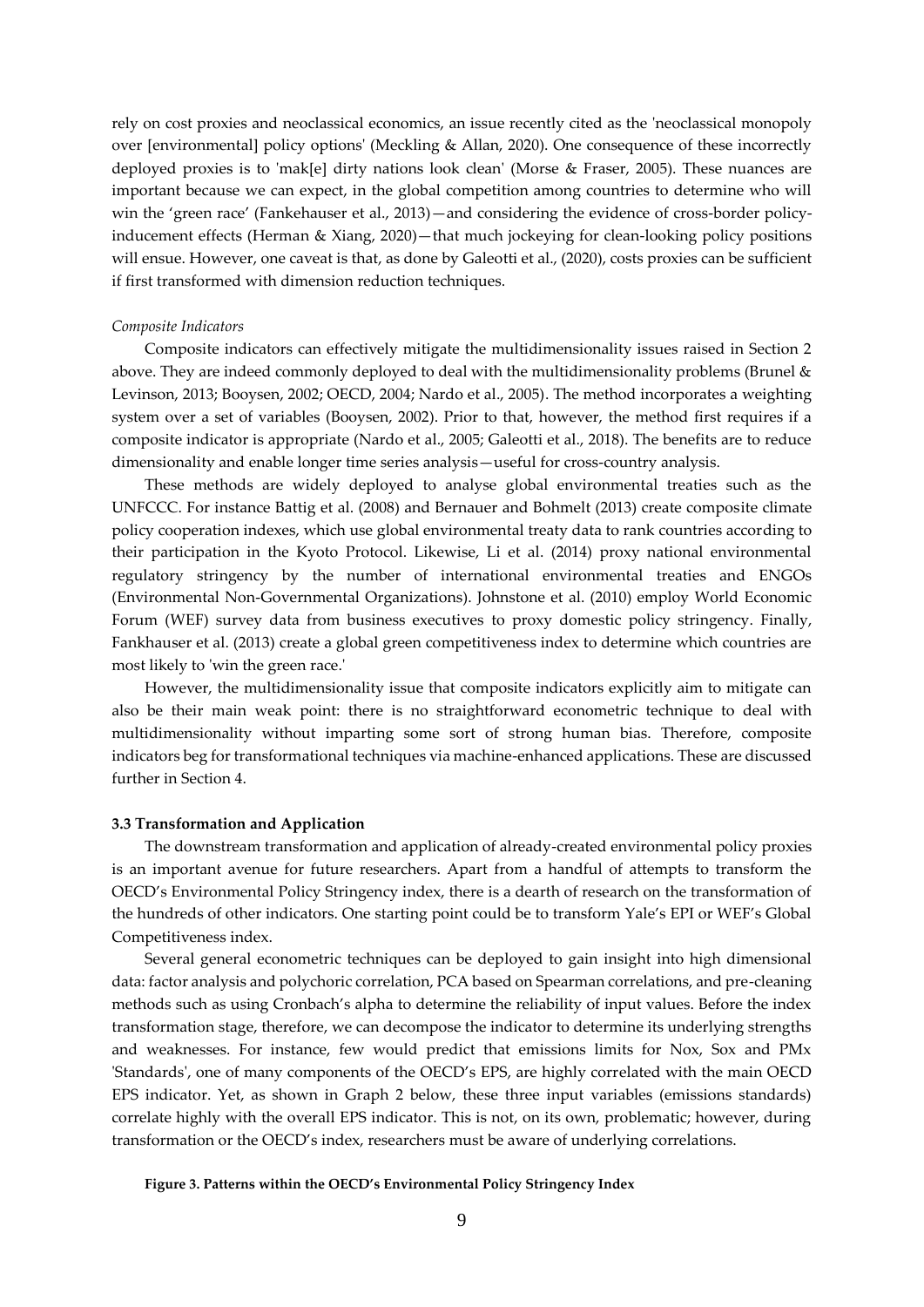

**Figure 3.** Author's depiction of OECD data**.** Preliminary analysis shows that one of the six main inputs (emissions standard's limits) for the Environmental Policy Stringency (EPS) index correlates highly with the overall index measure.

#### *Decomposition: Principal Component Analysis and Climate Policies*

Recognising the need to address how different types and typologies of policies coexist within an economy—and how such policy differences can impart widely differing environmental innovation inducement effects—Johnstone et al. (2012) cluster climate policies by the 'points of incidence' and targeted dimensions. They delineate among price-based, voluntary programs and quantity-based policies. The main benefit of transforming policy proxies, therefore, is a more complete picture of how a suite of climate and environmental policies impacts the economy. Rather than singling out one potentially weak policy, for example, all are accounted for (Johnstone et al., 2012). Furthermore, by using this technique, underlying correlations among the data can be reduced, which allows for more meaningful empirical analysis.

After clustering the climate policies according to their specific point of incidence, Johnstone et al. (2012) apply Principal Component Analysis (PCA). PCA involves identifying the directions of variables—referred to as principal components (PCs) or orthogonal sub-indices—which explain most of the variance in the data. The PCs make up linear combinations of the broader policy variables and are particularly well suited to deal with variation in the index data. Therefore, otherwise inconsequential input data can be removed. This is achieved by creating a covariance matrix of the data and performing eigen-decomposition on the covariance matrix, then sorting the eigenvectors from largest to smallest corresponding eigenvectors. In other words, PCA finds a solution that 'transforms a given set of variables into a composite set of components that are orthogonal to, i.e., totally uncorrelated with, each other [and requires] no particular assumptions' (Morzuch, 1980: 81). There is one important limitation, however: 'components with small eigenvalues may be correlated very highly with the dependent variable. Thus, a structural norm which simultaneously considers the amount of variability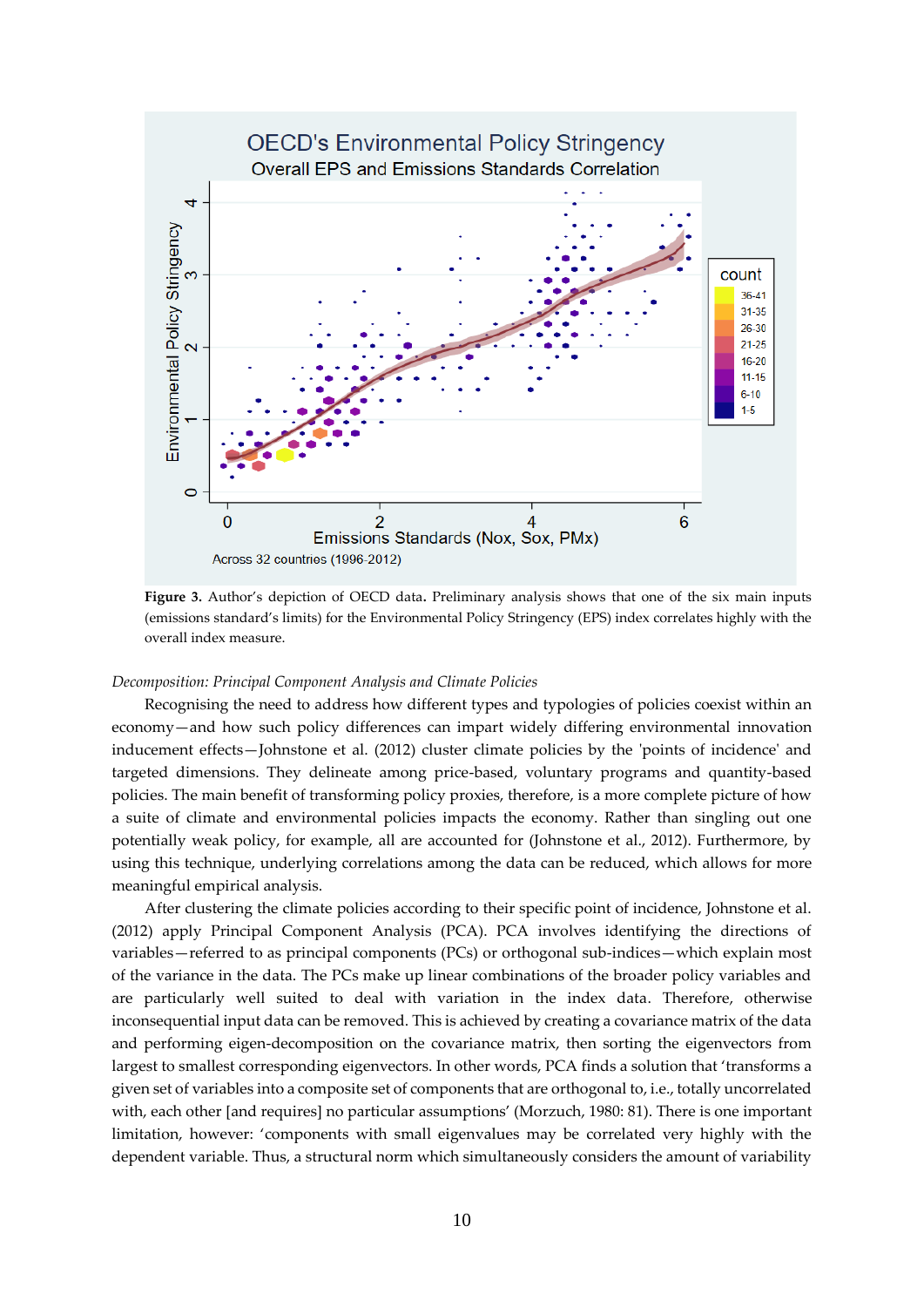accounted for by a particular component and its correlation with the dependent variable has greater appeal' (Morzuch, 1980: 82).

Thus PCA enables the discovery of key patterns as well as latent variables which explain the underlying distribution in multivariate data (Vona & Nicolli, 2014; Nesta et al., 2014; Botta & Kozluk; Tubi et al., 2012). If, however, the 'normality assumption' is violated (due to skewness and kurtosis of the distribution), the pairwise correlations that build the PCs will become biased. This can be mitigated via a maximum likelihood estimator to fit the data to a continuous, normal distribution before calculating the correlation matrix. Building a large dataset of climate policy stringency often incorporates non-normally distributed data due to the temporal, spatial, and geographical heterogeneity issues addressed in Section 2. For this reason, PCA can be an 'ad hoc' factor analysis approach, the latter relying on factor loadings to transform the data into acceptable 'solutions' to the problem of dimensionality and correlation.

## *Transformation: The OECD's Environmental Policy Index*

The OECD's Environmental Policy Stringency Index (EPS) (Botta & Kozluk, 2014) has been widely used as a proxy in the literature on policy-induced innovation for environmental technologies (Vona & Nicolli, 2014; Kozluk & Zipperer, 2015; Popp, 2019; Herman & Xiang, 2019; Herman & Xiang, 2020). The EPS is divided into Non-Market Based (NMB) and Market Based (MB) instruments. NMB policies include emissions standard's limits (for SOx, NOx, Particulate Matters and Sulphur Content of Diesel) and Government energy-related R&D expenditures as a percentage of GDP. Market-Based policies include feed in tariffs (solar and wind energy), taxes (on CO2, SOx, NOx and Diesel), certificates (White, Green and CO2) and the presence of deposit and refund schemes (DRS). All variables are continuous, except DRS which are dichotomous. It covers 32 countries (OECD countries and the 'BRICS'). However, while widely deployed in the literature, researchers often do not first transform the EPS, which is recommended due to underlying correlations among years and constituent variables included in the index. As shown below, this can become problematic as several of the input variables are highly correlated among one another, which could lead to spurious results in empirical models.

# **Figure 4. Correlation Heatmap of the OECD's Environmental Policy Stringency Index**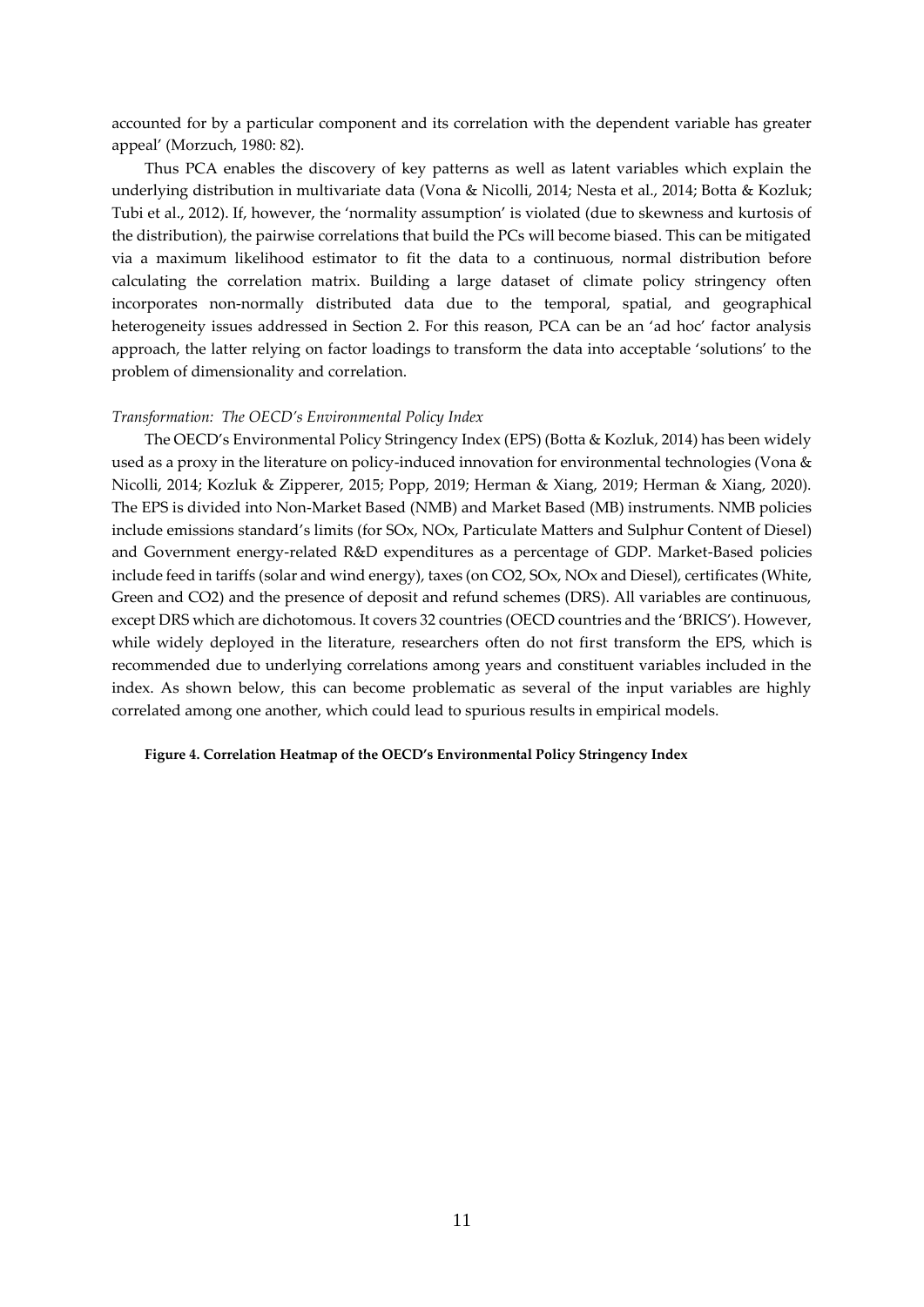

# **OECD's EPS Input Variables**

Figure 4. Author's depiction of OECD data. OECD EPS overall correlation shows that some the input variables are highly correlated. Data source available at OECD's website.

While the OECD's EPS does well to disaggregate different types of policies, and therefore effectively deals with some upstream problems identified in this paper, downstream it does not perform as well. As such, before being applied to empirical models, it should be transformed. High levels of correlation among the different input variables can be problematic if not properly identified and transformed. Secondly, the index is high-dimensional and composed of both continuous and discrete input variables. Therefore, PCA transformation is a reasonable method due to its underlying correlation among the input variables.

Consequently, researchers have applied PCA to transform the OECD's EPS index (Galeotti et al., 2020; Nesta et al., 2013; Nicolli & Vona, 2019). The technique takes high dimensional data—the OECD's EPS is composed of 15 separate environmental policies at country-level—and compresses the dimensions to deliver more meaningful, and less correlated, environmental policy proxies. For example, Vona and Nicolli (2014) extract PCs, then build three sub-indices using PCA from feed-intariffs (FITs) for renewable energy generation, renewable energy certificates (RECs), and R&D credits. They then build three PCA sub-indices: (1) price-based policies (2) quantity-based (3) and innovationbased (R&D) policies.

Likewise, Galeotti et al. (2020) perform a transformation of the OECD's EPS with PCA, following the procedure used by Nesta et al. (2014). They set out to test how environmentally stringent policy countries induce innovations across OECD countries from 1995-2009. They assign '1' when a country first implements an environmental policy; then the sum of the different dummy indicators is used for each country and year, based on the OECD's EPS. The first indicator employs 15 such dichotomous variables; the second is composed of six categorical aggregates. Overall, these environmental policy indicators capture the 'diversification of the environmental policy portfolio' (Galeotti et al., 2020).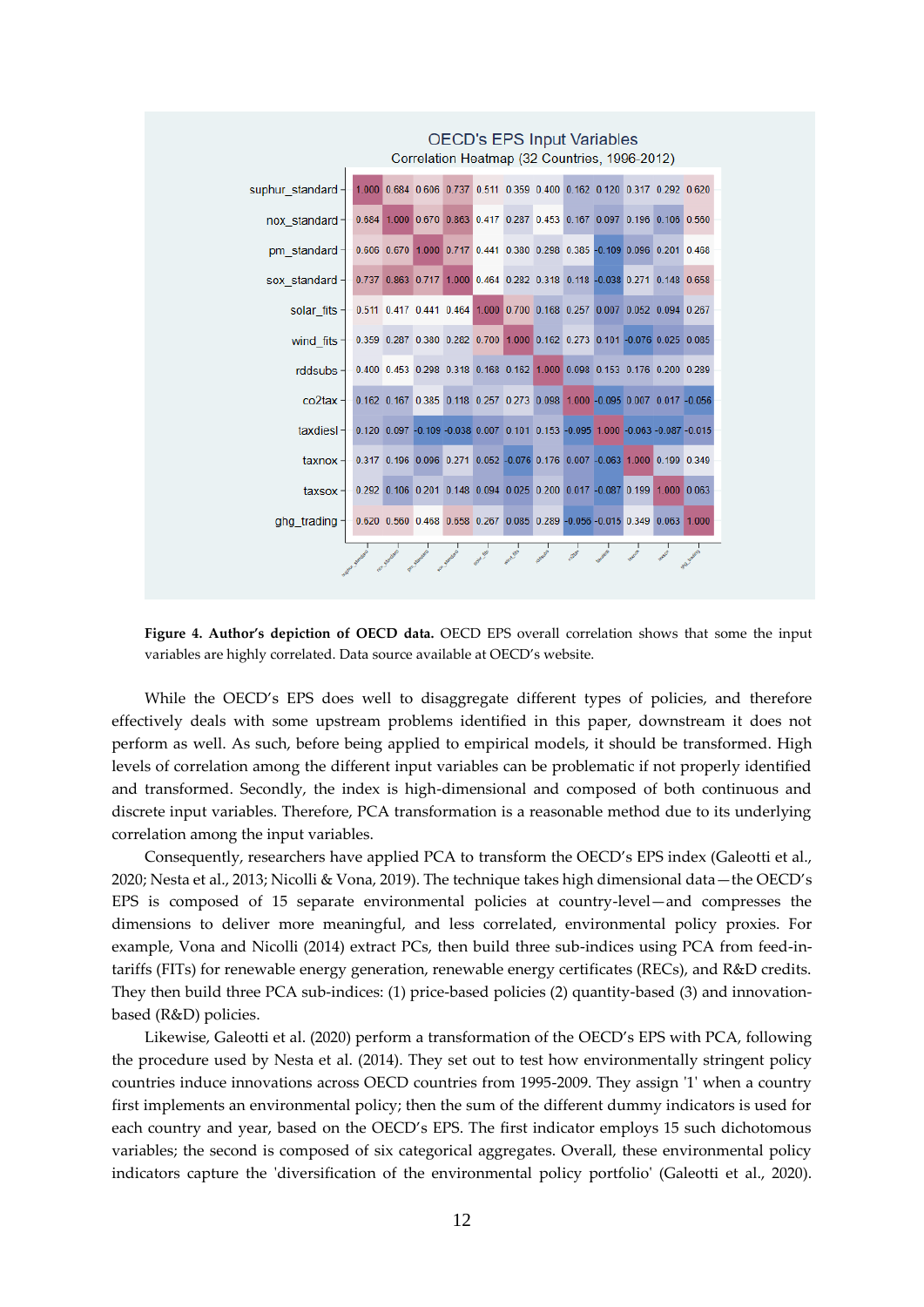Thereafter, they use PCA to reconstruct emissions-based indicators (which in our graphic above are the most highly correlated at the start). Finally, they reduce the number of correlated variables to smaller, latent variables (PCs) to reconstruct and enhance the empirical veracity of existing indicators.

However, despite the aforementioned developments in the literature, there remains little agreement on the proper development, timing and usage of such indicators and proxies, and transformation (Brunel & Levinson, 2016; Galeotti et al., 2020). While some important contributions to the literature are enumerated above, there remains much work to be done. To mitigate these issues, we suggest employing novel pattern discovery and machine learning methods to enhance the veracity of these indicators—how they are constructed, empirically deployed, and calibrated—to provide realtime updates as data become available and policies are adjusted accordingly.

Importantly, not only do indicators provide policy feedback and improve quantitative empirics, but they also help to induce innovation from companies and allow investors to decipher complex environmental regulations. Therefore such proxies, on their own, can act as independent catalysts for the low-carbon technology transition paradigm (Köhler et al., 2019). Thus, this exercise is not merely academic. Reliable indicators, indexes, and proxies can have serious consequences for green growth.

#### **4. How to Leverage Pattern Discovery for Environmental Policy Indicators**

In the previous section, we addressed some transformations of environmental policy proxies which have been met with some moderate success in the literature. However, upstream and downstream issues continue to impede the creation, transformation, and application of environmental policy proxies. Therefore, in this section, we offer some suggestions to address these perennial problems—and to further provide policy-makers with accurate and timely policy feedback—by leveraging some widely accessible machine learning pattern discovery tools. However, as mapped out in the previous sections, should the tools in this section be deployed, great care must be taken during the collection of data, compilation of the indicator with respect to spatial and temporal considerations, imputation and transformation of the index, and finally the application of the indicator to the proper empirical question.

#### **4.1 Enhancement of Data Collection**

Automated data collection techniques exist to scrape data from distant and varied sources that can be useful to construct environmental policy indicators. Keeping in mind the salient upstream issues outlined in Section 2 (simultaneity and multi-dimensionality), researchers can deploy these techniques to quickly compile and clean data. Temporal and spatial effects of environmental policy must be carefully calibrated while using automated data collection, however. If not careful, the construction of environmental policy proxies through automated data-scraping could be rendered useless.

Many of these tools are open source and free to use (e.g. Scrapy, Apify SDK, Cheerio, PySpider, UiPath). These needs can also be met through an integration of well-established open source programs such as data and pattern mining algorithms (e.g. Rapidminer, KNIME and WEKA, TraMineR), data transformation tools, (e.g. Grafter and OpenRefine), visualisation services and toolkits (e.g. Google charts API, Gephi). This is also important to revise and update data since policies are changing at a rapid rate. Indeed, shown by the example of the OECD's EPS, much of the policy proxy data is seriously out of date. For example, much of the latest country-level data are from 2012.

#### **4.2 Decomposition and Calibration**

Using rather straightforward statistical machine learning (i.e. correlation clustering, decision trees, support vector machines) researchers can reduce bias that is inherently introduced during the construction of indicators. Indicators therefore might perform very well in this regard by, for instance,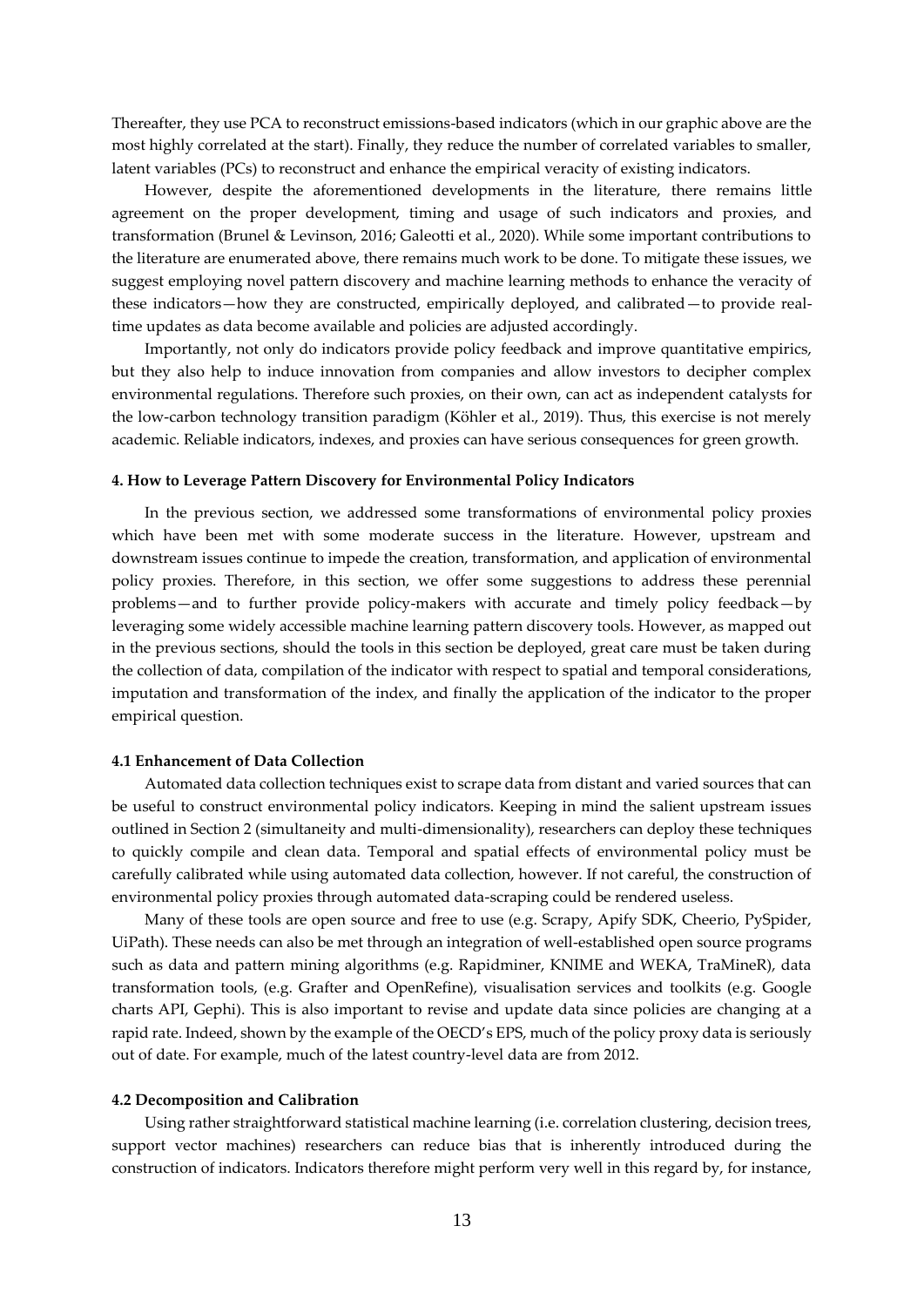reducing dimensions without necessitating biased selection (e.g. selecting which particular input variables should be dropped or kept). Both tools effectively confront multidimensionality issues headon. For example, matrix decomposition breaks down complex and high-dimensional matrices into simpler ones, in effect reducing the high dimensionality that has been identified as a primary impediment. Using these refined data, calibration of the environmental policy indicator can align to the research question at hand.

#### *Support Vector Machines (SVMs)*

SVMs could be very useful to classify the different types and typologies of environmental policies (downstream components outlined in Section 2.2). This could be a preliminary step to find 'flexible' and 'stable' policies to conduct further analysis. Indeed, as pointed out by Johnstone et al., (2012), green growth policies should be flexible in order to stimulate innovation, while prescriptive and unstable policies often 'put a break on innovation'. Therefore, SVMs can be used as a first approach to discard proxies that approximate unstable and otherwise unproductive green growth policies, which would save time by eliminating from the start the policies that are unlikely to provide win-win co-benefits to the environment and the economy.

# *Neural Networks and Support Vector Machines (SVMs)*

Neural networks are opaque function approximators that perform successive computations on signals through a biologically-inspired architecture of layers and nodes. They are similar to Support Vector Machines (SVMs) in the sense that both 'black box' models are very good at regressing data in high dimensions (Fall et al., 2003). However, while SVMs are considered easier to implement and are also able to model data that are not linearly separable, neural nets are typically harder to configure and debug due to the high number of hyperparameters required for fine-tuning.

One of the many recent applications of neural networks is in natural language processing (NLP), where patterns in textual data such as Twitter streams can be used to infer public sentiment (Reyes-Menendez et al., 2018). In addition, in contrast to SVMs, neural nets can be updated online, allowing real-time inference with minimal model training time. This could be particularly important for identifying and analysing swift changes to environmental policies and constituent effects across different sectors of an economy. Such semi-automated techniques could also be quite useful to refine and re-calibrate environmental proxies as countries alter their policy strategies as a result of political changes. Or, they could be used to gauge public sentiment on new green growth policies to avoid costly 'NIMBY' counteractions (Devine-Wright, 2014) which might otherwise impede the introduction of green growth policies. For example, more germane to political economy analyses, Gründler and Krieger (2016) have leveraged SVM to create a democracy index covering over 50 years and over a hundred countries.

# **4.3 Pattern Recognition, Transformation and Application**

Whilst pattern recognition has been widely deployed in other research literature (Jain et al., 2000; Wright et al., 2010), it is largely not used in the extant literature on environmental policies. Pattern recognition can effectively help to identify, classify, and cluster environmental proxies such as public sentiments in Twitter streams mentioned above. Likewise, satellite imagery can also be transformed to assess the UN's Sustainable Development Goals (SDGs) (Kussul et al., 2019) or to automate the progress on emissions reductions of Greenhouse Gases covered by the Kyoto Protocol (Xu et al., 2018). Another usage could be to recognise similarities and differences among countries' NDCs under the Paris Agreement, as suggested recently by Franke et al. (2020).

*t-distributed stochastic neighbor embedding (t-SNE)*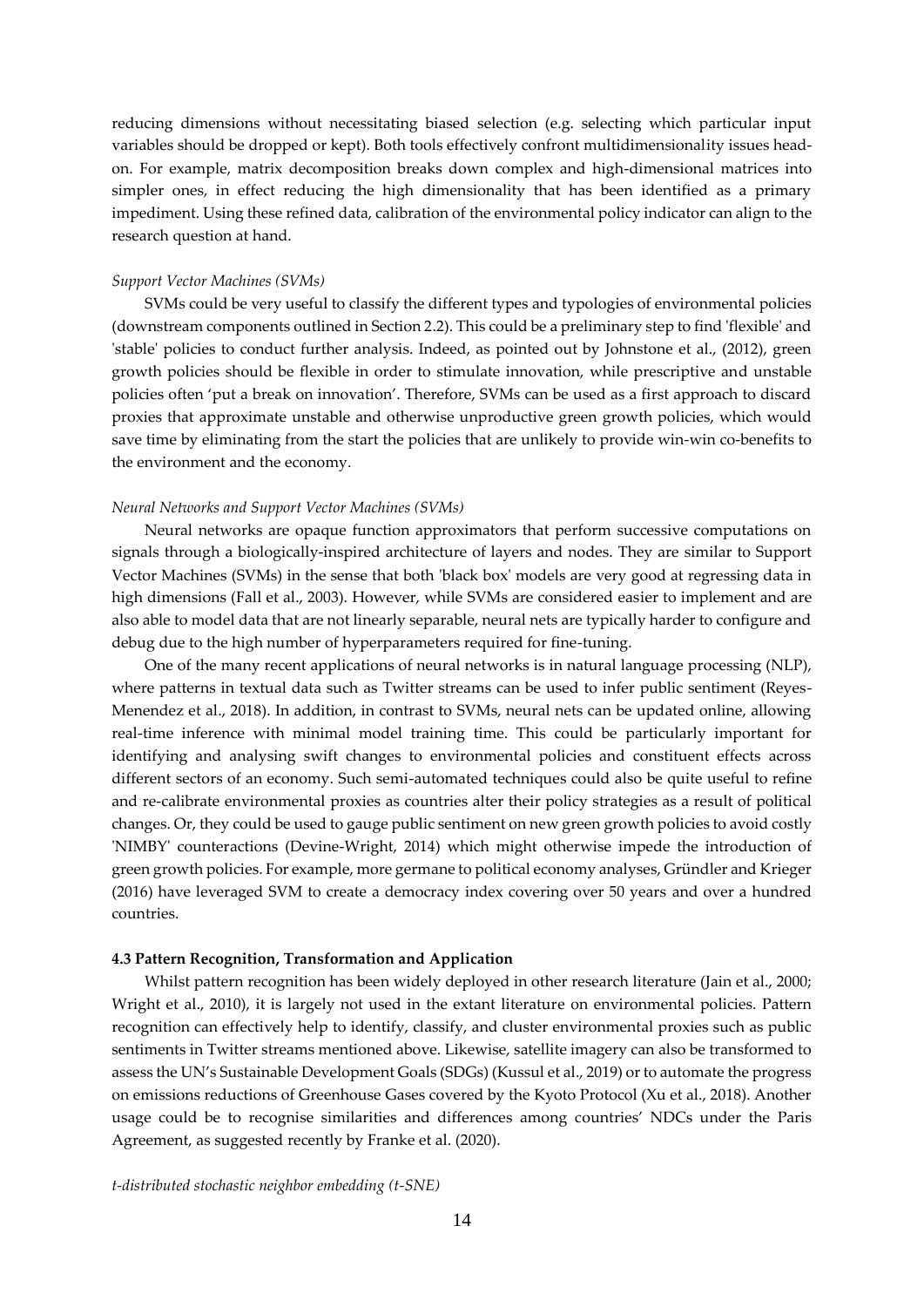Similar to PCA, t-distributed stochastic neighbor embedding, or t-SNE, transforms data with many input variables to distinctively reveal which variables are furthest apart. In contrast to PCA, however, t-SNE preserves small pairwise distances to reduce, rather than maximise, variance. This provides an excellent tool for visualisations (Maaten & Hinton, 2008). With high-dimensional data, such as is found in environmental policies, t-SNE can reduce to three dimensions in order to visualise, for example, the key differences among country-level green growth policies. Since it does not preserve distances or densities, however, it is primarily a visualisation tool and less relevant for analysis or clustering.

#### **4.4 Simulation and Policy Feedback**

Finally, if researchers can create machine learning and real time policy indexes, flexible policies could be calibrated ever so carefully over time. This could serve as a basis for an entirely new realm of forward-looking, semi-automated, 'anticipatory governance' (Maffe et al., 2020). While minor adjustments to environmental policy could enhance their veracity—and subsequent innovationinducing prospects—there is also the potential for real-time feedback between firms and government, economy and the environment, investors and entrepreneurs, who are all critical to the success of an environmental policy with respect to the economy. There are now methods to weight and aggregate the numerous sustainability indicators, which might be one way to provide real-time monitoring and feedback for environmental regulations (Kong et al., 2020). Likewise, energy indexes can properly measure equally important needs such as energy security and energy sustainability, which points to another way machine learning tools can be coupled with policy flexibility (Narula and Reddy, 2015). Real-time feedback on energy usage and policy is already deployed in China, for instance (Kong et al., 2020).

#### *Policy Simulation*

Environmental policy simulation could be an immensely important tool to develop and roll-out green growth policies carefully. Before introducing a policy, for example, simulations could be run to determine how it might impact the economy, its firms and innovators: will it induce them to create innovative new environmental technologies? Or will it lead to end-of-pipe environmental technology solutions? While there is much research on estimating effects of climate policy on the economy--for example, Integrated Assessment Models in use during the UNFCCC climate negotiations for several decades--to the best of our knowledge, IAMs and related modelling does not deploy machine learning to predict policy outcomes, nor do IAMs focus explicitly on green growth, but rather climate and emissions.

As a corollary, simulation could allow careful calibration at the local level, which often suffers from the simultaneity problem because federal environmental policies impact smaller jurisdictions in multifarious ways. The scenarios can be repeated hundreds of times and provide predictions of different policy interventions (Androutsopoulou & Charalabidis, 2018). In this manner, policy-makers could compare across the different results and 'collaboratively distinguish the best solutions for tackling the situation under investigation [...] propagated with big data [...] Impact assessment could be [both] *ex ante* policy (phase of preparation) and *ex poste* (phase of implementation)' (Androutsopoulou & Charalabidis, 2018: 580). Open source tools such as Rapidminer, KNIME and WEKA can provide solutions here. Additionally, although some simulations have indeed been carried out for climate change policies (such as the Integrated Assessment Models), these have not, as yet, fully incorporated machine tools to update predictions the instant new data is available.

#### **5. Conclusion**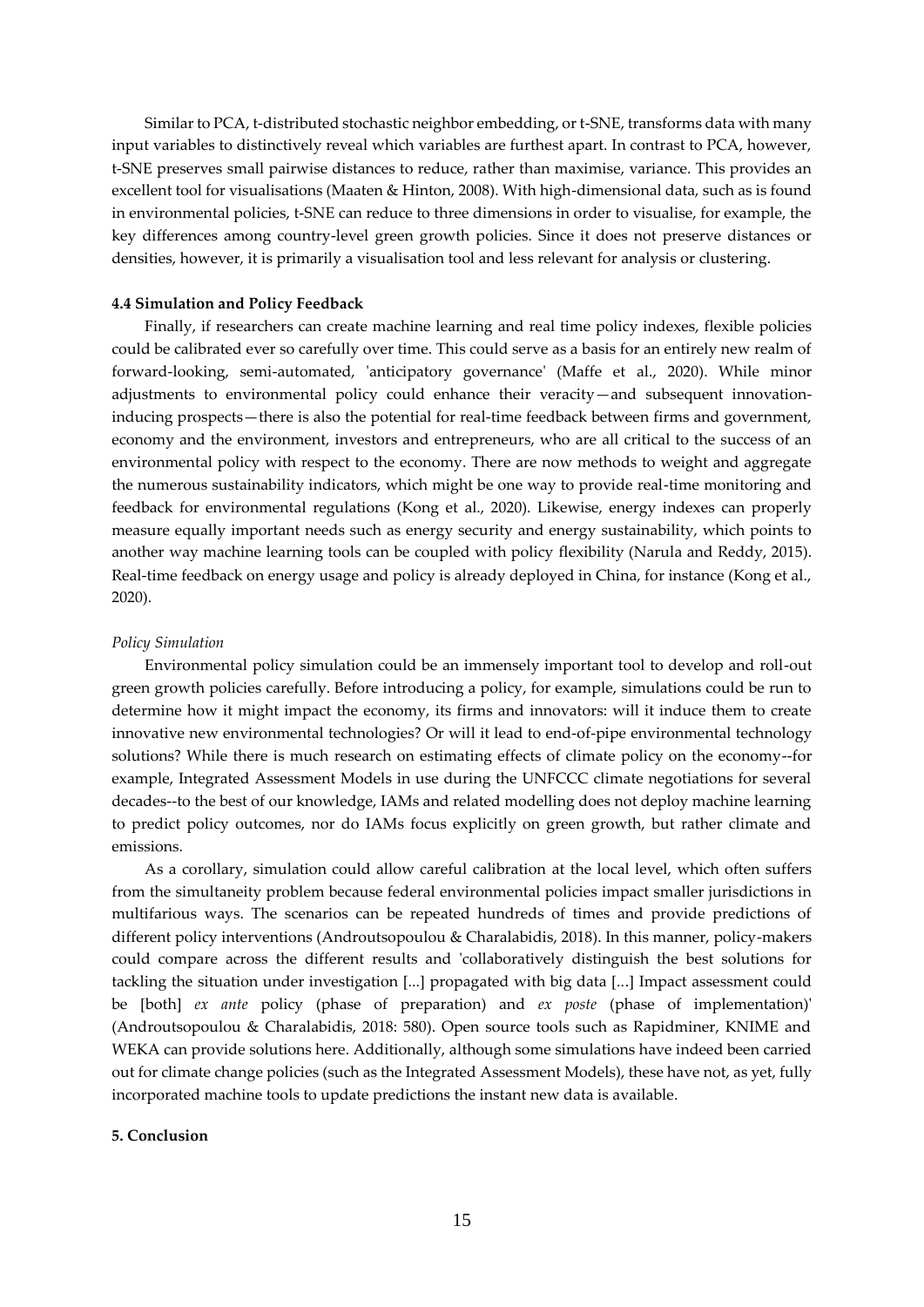In this paper, we explored the issue of environmental regulatory indicators as a tool for empirical researchers and policy-makers. Evidently, researchers have faced an uphill battle to build, maintain, and transform reliable indicators, with some negative consequences for robust and consistent research output. These problems also extend to the transformation of existing indicators and indexes. The result is that policy-makers are unable to readily know the impacts of environmental policy on the economy, which is a salient issue especially in the era of widespread green growth policies. Environmental regulatory stringency proxies should ideally be easy to calculate, produced annually, cardinal, and available to a large array of different pollutants (Brunel & Levinson, 2013). Further, these indicators should not only be confined to certain sectors or industries, but rather extend to broader parts of the economy and across countries (Brunel & Levinson, 2016; Galeotti et al., 2020). Finally, more peripheral issues are the sensitivity to data revisions, variability in the data, and small sample issues (Nardo et al., 2005). However, the complexities and array of environmental policies in place worldwide make indicator construction and transformation an arduous yet wholly important task.

We have proposed to follow recent success using PCA to construct reliable indicators, and going one step further, to deploy new machine learning and deep learning techniques. Caution should be taken, however, with machine enhanced tools. For this reason we provided an exhaustive discussion on the topical issues that tend to inhibit upstream construction, followed by the downstream transformation and application, of environmental policy indicators.

The exponential increases in data collection in recent years enable researchers to deploy powerful statistical and machine-aided tools. These tools could be invaluable to construct environmental and climate policy indicators. But without adequate compilation and transformation of these data, they are at risk of being rendered useless. While machine learning and deep-learning techniques have some limitations and must be deployed with extreme care, these methods can lead to important pattern discovery for the environment; this is critical in light of the Paris Agreement, buttressed by a renewed interest in green growth policies worldwide. Much needed policy-economy-environment feedback loops could then deal with the inherently complex and fragmented arena that has troubled researchers, policymakers, and businesses for several decades.

Aldy, J., Pizer, W., Tavoni, M., Reis, L. A., Akimoto, K., Blanford, G., ... & McJeon, H. C. (2016).

Ambec, S. (2017). Gaining competitive advantage with green policy. *Green Industrial Policy. Concept, Policies, Country Experiences*, 38-50.

Ambec, S., Cohen, M. A., Elgie, S., & Lanoie, P. (2013). The Porter hypothesis at 20: can environmental regulation enhance innovation and competitiveness?. *Review of environmental economics and policy*, *7*(1), 2-22.

Andersen, S. O., Sarma, K. M., & Taddonio, K. N. (2012). *Technology transfer for the ozone layer: Lessons for climate change*. Routledge.

Andrews, D. F. (1972). Plots of high-dimensional data. *Biometrics*, 125-136.

Barrett, S. (2007). *Why cooperate?: the incentive to supply global public goods*. Oxford University Press on Demand.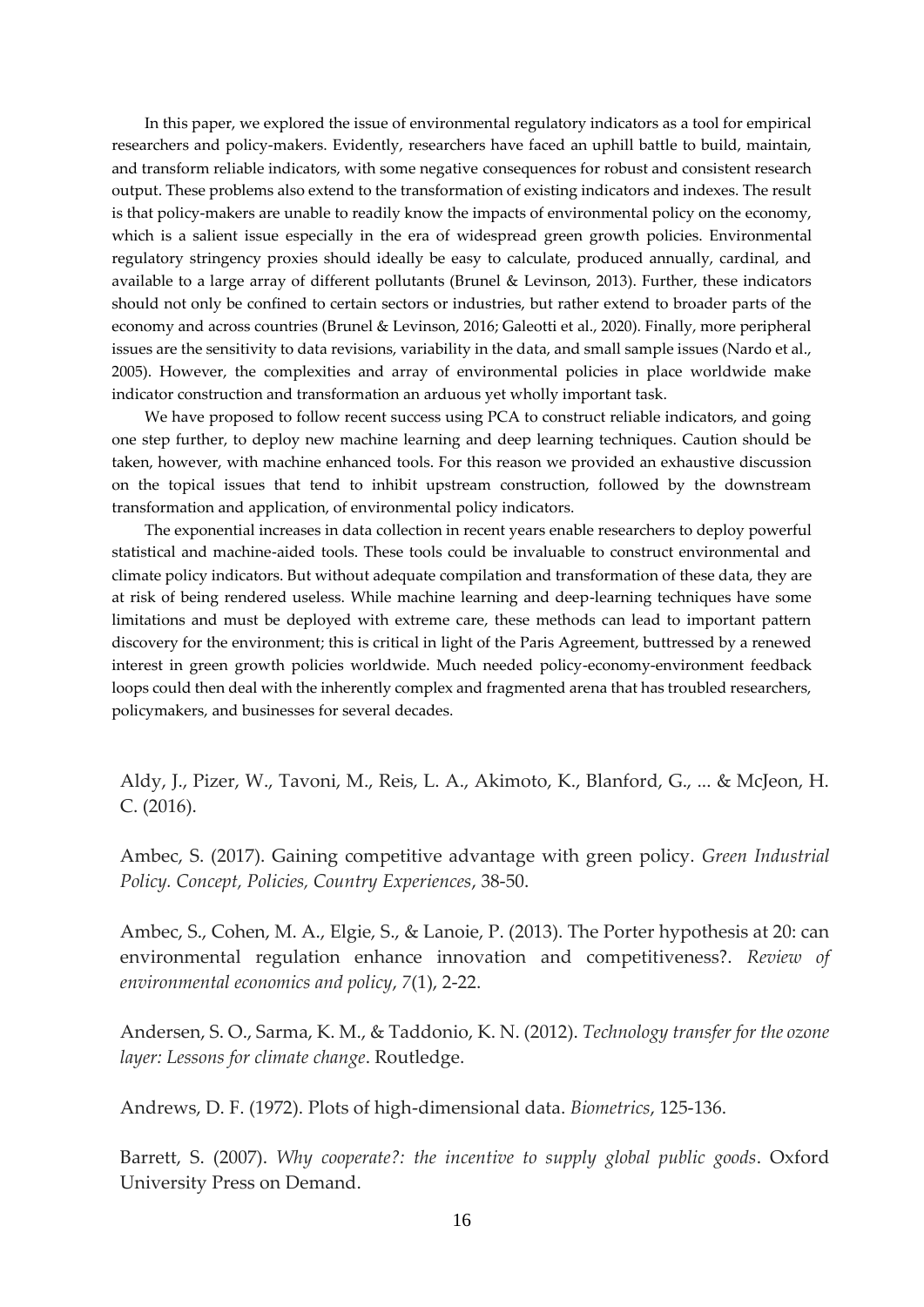Blind, K., Petersen, S. S., & Riillo, C. A. (2017). The impact of standards and regulation on innovation in uncertain markets. *Research Policy*, *46*(1), 249-264.

Böhringer, C., Jochem, P.E.P., 2007. Measuring the immeasurable - A survey of sustainability indices. Ecol. Econ. https://doi.org/10.1016/j.ecolecon.2007.03.008

Booysen, F., 2002. An overview and evaluation of composite indices of development.Social Indicators Research 59, 115–151

Borghesi, S., Crespi, F., D'Amato, A., Mazzanti, M., & Silvestri, F. (2015). Carbon abatement, sector heterogeneity and policy responses: evidence on induced eco innovations in the EU. *Environmental Science & Policy*, *54*, 377-388.

Brandt, U. S., & Svendsen, G. T. (2002). Hot air in Kyoto, cold air in The Hague—the failure of global climate negotiations. *Energy Policy*, *30*(13), 1191-1199.

Brunel, C., Levinson, A., 2016. Measuring the stringency of environmental regulations. Rev. Environ. Econ. Policy 10, 47–67. https://doi.org/10.1093/reep/rev019

Brunnermeier, S.B., Cohen, M.A., 2003. Determinants of environmental innovation in US manufacturing industries. J. Environ. Econ. Manage. 45, 278–293. https://doi.org/10.1016/S0095-0696(02)00058-X

[Cohen, M.A., Tubb, A., 2018. The impact of environmental regulation on firm and](https://doi.org/10.1086/695613)  [country competitiveness: A meta-analysis of the porter hypothesis. J. Assoc. Environ.](https://doi.org/10.1086/695613)  Resour. Econ. 5, 371–[399. https://doi.org/10.1086/695613](https://doi.org/10.1086/695613)

[Costantini, V., Mazzanti, M., Montini, A., 2013. Environmental performance,](https://doi.org/10.1016/j.ecolecon.2013.01.026)  [innovation and spillovers. Evidence from a regional NAMEA. Ecol. Econ. 89, 101](https://doi.org/10.1016/j.ecolecon.2013.01.026)–114. <https://doi.org/10.1016/j.ecolecon.2013.01.026>

Dechezleprêtre, A., & Sato, M. (2017). The impacts of environmental regulations on competitiveness. *Review of Environmental Economics and Policy*, *11*(2), 183-206. Economic tools to promote transparency and comparability in the Paris Agreement. *Nature Climate Change*, *6*(11), 1000-1004.

Ederington, J., Levinson, A., Minier, J., 2005. Footloose and pollution-free. Rev. Econ. Stat. 87, 92–99. https://doi.org/10.1162/0034653053327658

Ederington, J., Minier, J., 2003. Is environmental policy a secondary trade barrier? An empirical analysis. Can. J. Econ. Can. d`Economique 36, 137–154. https://doi.org/10.1111/1540-5982.00007

Edward Elgar Publishing.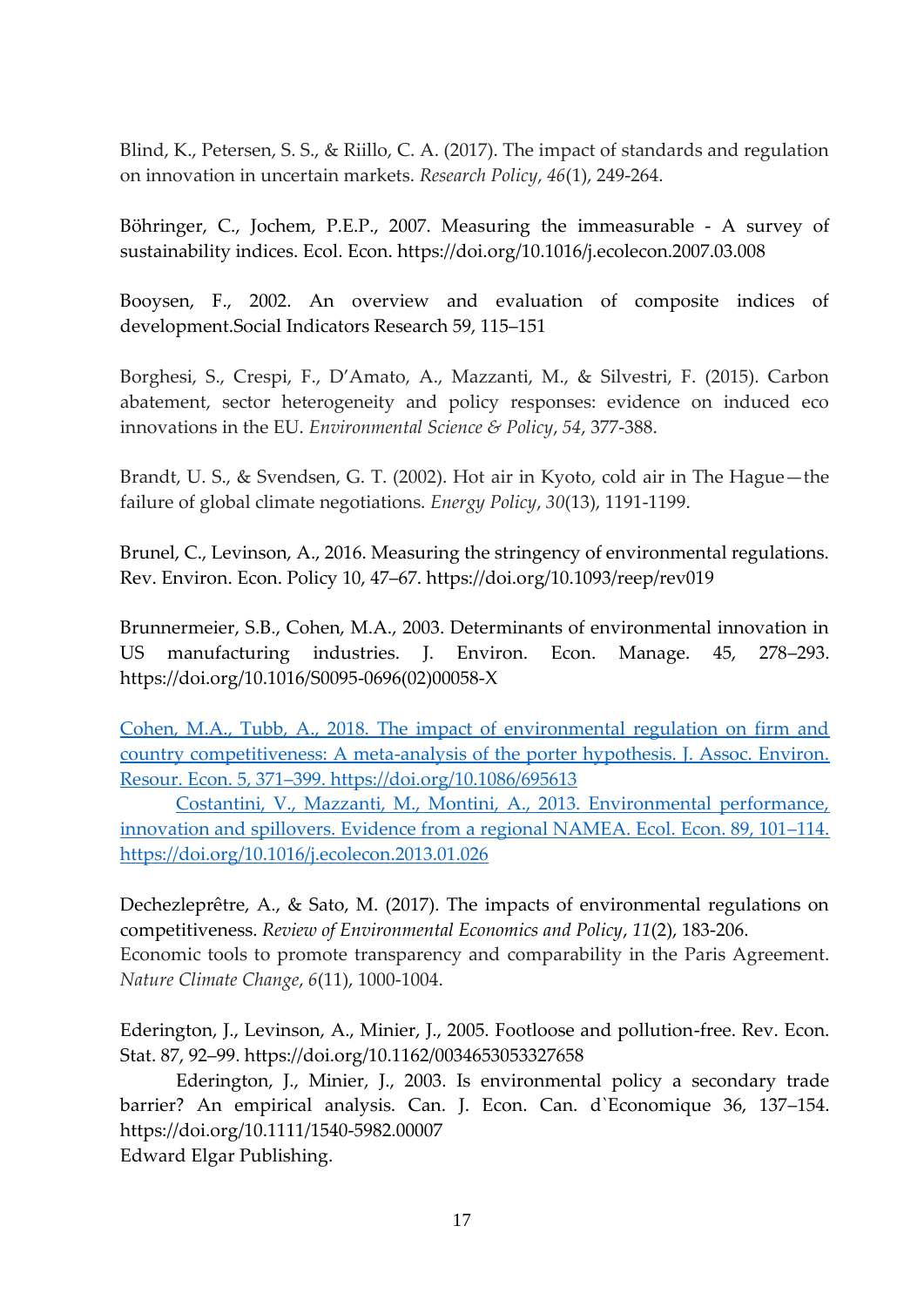Egli, F., Johnstone, N., & Menon, C. (2015). Identifying and inducing breakthrough inventions: An application related to climate change mitigation.

Elkington, J., 2017. Towards the sustainable corporation: Win-win-win business strategies for sustainable development. Corp. Environ. Responsib. 109–119.

Esty, D. C., & Winston, A. (2009). *Green to gold: How smart companies use environmental strategy to innovate, create value, and build competitive advantage*. John Wiley & Sons.

Esty, D.C., Porter, M.E., 2002. Regulation and Performance : A Leading Indicator of Future Competitiveness ? Harvard Bus. Sch. Glob. Compet. Rep. 78–100.

Esty, Daniel C, Porter, M.E., 2005. National Environmental Performance: An Empirical Analysis of Policy Results and Determinants.

Esty, Daniel C., Porter, M.E., 2005. National environmental performance: An empirical analysis of policy results and determinants. Environ. Dev. Econ. 10, 391–434. https://doi.org/10.1017/S1355770X05002275

Fabrizi, A., Guarini, G., & Meliciani, V. (2018). Green patents, regulatory policies and research network policies. *Research Policy*, *47*(6), 1018-1031.

[Fall, C.J., Törcsvári, A., Benzineb, K., Karetka, G., 2003. Automated](https://doi.org/10.1145/945546.945547)  categorization in [the international patent classification. ACM SIGIR Forum 37, 10](https://doi.org/10.1145/945546.945547)–25. <https://doi.org/10.1145/945546.945547>

Fankhauser, S., Bowen, A., Calel, R., Dechezleprêtre, A., Grover, D., Rydge, J., & Sato, M. (2013). Who will win the green race? In search of environmental competitiveness and innovation. *Global Environmental Change*, *23*(5), 902-913.

Fischer, E., & Reuber, A. R. (2003). Support for rapid‐growth firms: a comparison of the views of founders, government policymakers, and private sector resource providers. *Journal of small business management*, *41*(4), 346-365.

Foxon, T., Pearson, P., 2008. Overcoming barriers to innovation and diffusion of cleaner technologies: some features of a sustainable innovation policy regime. J. Clean. Prod. 16, S148–S161. https://doi.org/10.1016/j.jclepro.2007.10.011

Galeotti, M., Rubashkina, Y., Salini, S., Verdolini, E., 2018. Environmental policy performance and its determinants: Application of a three-level random intercept model. Energy Policy. https://doi.org/10.1016/j.enpol.2017.11.053

Galeotti, M., Salini, S., Verdolini, E., 2020. Measuring environmental policy stringency: Approaches, validity, and impact on environmental innovation and energy efficiency. Energy Policy 136, 111052. https://doi.org/10.1016/j.enpol.2019.111052

Geels, F.W., 2014. Reconceptualising the co-evolution of firms-in-industries and their environments: Developing an inter-disciplinary Triple Embeddedness Framework. Res. Policy. https://doi.org/10.1016/j.respol.2013.10.006

Hahn, R. W. (1990). The political economy of environmental regulation: Towards a unifying framework. *Public Choice*, *65*(1), 21-47.

Hammar, H., Löfgren, Å., 2010. Explaining adoption of end of pipe solutions and clean technologies-Determinants of firms' investments for reducing emissions to air in four sectors in Sweden. Energy Policy. https://doi.org/10.1016/j.enpol.2010.02.041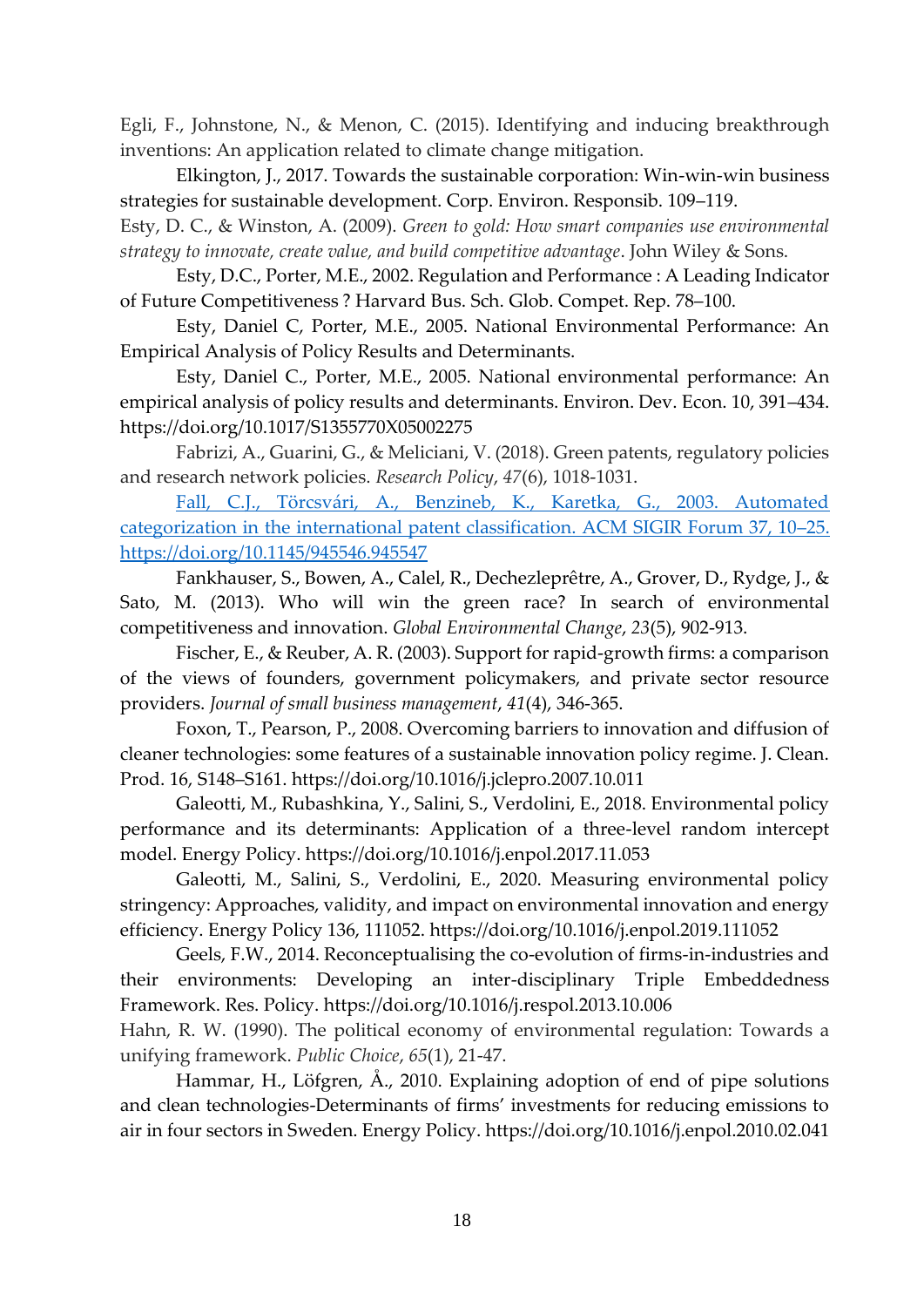Haščič, I., Johnstone, N., 2011. CDM and international technology transfer: empirical evidence on wind power. Clim. Policy 11, 1303–1314. https://doi.org/10.1080/14693062.2011.579311

Haščič, I., Vries, F. de, Johnstone, N., Medhi, N., 2009. Effects of environmental policy on the type of innovation. OECD J. Econ. Stud. 2009, 1–18. https://doi.org/10.1787/eco\_studies-v2009-art2-en

[Henderson, D.J., Millimet, D.L., 2007. Pollution abatement costs and foreign](https://doi.org/10.1162/rest.89.1.178)  direct investment inflows to U.S. states: A nonparametric reassessment. Rev. Econ. Stat. 89, 178–[183. https://doi.org/10.1162/rest.89.1.178](https://doi.org/10.1162/rest.89.1.178)

Herman, K. S., & Xiang, J. (2019). Induced innovation in clean energy technologies from foreign environmental policy stringency?. *Technological Forecasting and Social Change*, *147*, 198-207.

Herman, K. S., & Xiang, J. (2020). Environmental regulatory spillovers, institutions, and clean technology innovation: A panel of 32 countries over 16 years. *Energy Research & Social Science*, *62*, 101363.

Hickel, J., & Kallis, G. (2020). Is green growth possible?. *New Political Economy*, *25*(4), 469-486.

investment. In *A Handbook of Globalisation and Environmental Policy, Second Edition*.

Jaffe, A.B., Newell, R.G., Stavins, R.N., Kennedy, J.F., Berndt, E., Mäler, K.-G., Goulder, L., Keohane, N., Kolstad, C., Parry, I., Polasky, S., Popp, D., Ruttan, V., Trajtenberg, M., Vincent, J., Zilberman, D., 2002. Environmental Policy and Technological Change.

Jänicke, M., 2012. "Green growth": From a growing eco-industry to economic sustainability. Energy Policy 48, 13–21. https://doi.org/10.1016/j.enpol.2012.04.045

Johnstone, N, Haščič, I., Kalamova, M., 2010. Environmental Policy Design Characteristics and Technological Innovation: Evidence from Patent Data, Environmental Working Papers. Paris. https://doi.org/10.1787/19970900

Johnstone, N., 2011. Methodological Issues in the Development. Invent. Transf. Environ. Technol. 191–212.

Johnstone, Nick, Haščič, I., [Kalamova, M., 2010. Environmental policy](https://doi.org/10.1787/5kmjstwtqwhd-en)  [characteristics and technological innovation. Econ. Polit. 27, 277](https://doi.org/10.1787/5kmjstwtqwhd-en)–301. <https://doi.org/10.1787/5kmjstwtqwhd-en>

Johnstone, P., & Newell, P. (2018). Sustainability transitions and the state. *Environmental innovation and societal transitions*, *27*, 72-82.

Johnstone, P., Rogge, K. S., Kivimaa, P., Fratini, C. F., Primmer, E., & Stirling, A. (2020). Waves of disruption in clean energy transitions: Sociotechnical dimensions of system disruption in Germany and the United Kingdom. *Energy Research & Social Science*, *59*, 101287.

Kalamova, M., & Johnstone, N. (2012). Environmental policy stringency and foreign direct

Kim, M., Park, Y., Yoon, J., 2016. Generating patent development maps for technology monitoring using semantic patent-topic analysis. Comput. Ind. Eng. https://doi.org/10.1016/j.cie.2016.06.006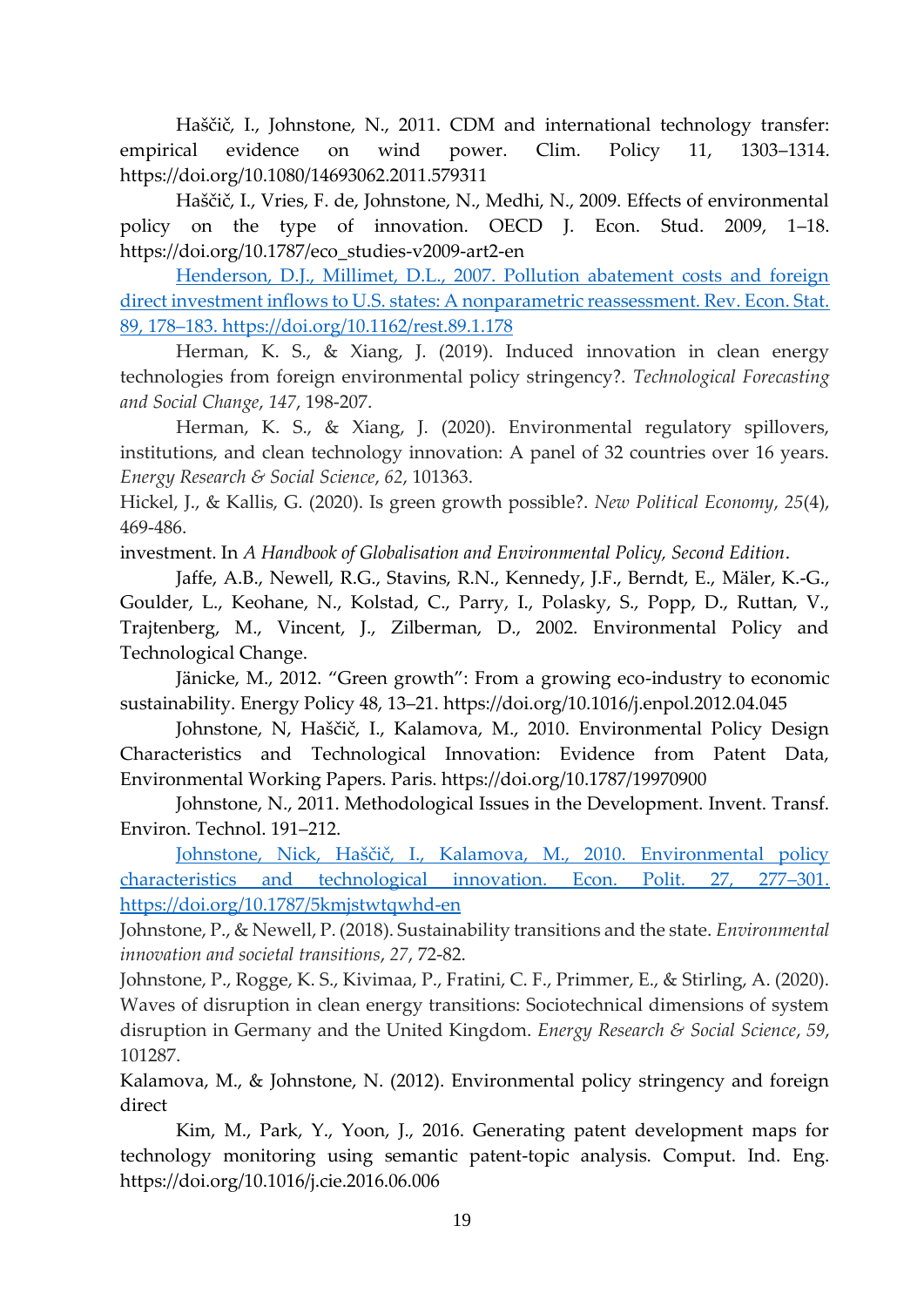Kong, Y., Feng, C., & Yang, J. (2020). How does China manage its energy market? A perspective of policy evolution. *Energy Policy*, *147*, 111898.

Kozluk, T., Zipperer, V., 2015. Environmental policies and productivity growth. OECD J. Econ. Stud. 2014, 155–185. https://doi.org/10.1787/eco\_studies-2014- 5jz2drqml75j

Krajnc, D., & Glavič, P. (2005). A model for integrated assessment of sustainable development. *Resources, Conservation and Recycling*, *43*(2), 189-208.

Kuzemko, C., Bradshaw, M., Bridge, G., Goldthau, A., Jewell, J., Overland, I., ... & Westphal, K. (2020). Covid-19 and the politics of sustainable energy transitions. *Energy research & social science*, *68*, 101685.

Lanoie, P., Laurent-lucchetti, E., Johnstone Oecd, N., Ambec, S., 2011. Environmental Policy, Innovation and Performance: New Insights on the Porter Hypothesis, Journal of Economics & Management Strategy. Wiley Periodicals, Inc.

Levinson, A., Taylor, M.S., 2008. Unmasking the pollution haven effect. Int. Econ. Rev. (Philadelphia). 49, 223–254. https://doi.org/10.1111/j.1468-2354.2008.00478.x

Lindman, Å., Söderholm, P., 2016. Wind energy and green economy in Europe: Measuring policy-induced innovation using patent data. Appl. Energy 179, 1351–1359. https://doi.org/10.1016/j.apenergy.2015.10.128

Löfgren, Å., Millock, K., Nauges, C., 2008. The effect of uncertainty on pollution abatement investments: Measuring hurdle rates for Swedish industry. Resour. Energy Econ. 30, 475–491. https://doi.org/10.1016/j.reseneeco.2008.09.002

Maffei, S., Leoni, F., & Villari, B. (2020). Data-driven anticipatory governance. Emerging scenarios in data for policy practices. *Policy Design and Practice*, 1-12.

Nardo, M., Saisana, M., Saltelli, A., Tarantola, S., 2005. Tools for Composite IndicatorsBuilding. European Commission, Ispra

Nardo, M., Saisana, M., Tarantola, A., Stefano, S., 2005. Tools for Composite Indicators Building 1–134.

Narula, K., Reddy, B.S., 2015. Three blind men and an elephant: The case of energy indices to measure energy security and energy sustainability. Energy 80, 148– 158. https://doi.org/10.1016/j.energy.2014.11.055

Nesta, L., Vona, F., Nicolli, F., 2013. Environmental Policies, Competition and Innovation in Renewable Energy.

Nicolli, F., Vona, F., 2019. Energy market liberalization and renewable energy policies in OECD countries. Energy Policy 128, 853–867. https://doi.org/10.1016/j.enpol.2019.01.018

Nordhaus, W. D. (1993). Reflections on the economics of climate change. *Journal of economic Perspectives*, *7*(4), 11-25.

Nordhaus, W. D. (2007). A review of the Stern review on the economics of climate change. *Journal of economic literature*, *45*(3), 686-702.

Nordhaus, William D, Grubler, A., Nakićenović, N., Nordhaus, W D, n.d. Prepublication version of " Modeling Induced Innovation in Climate Change Policy & quot; Forthcoming in.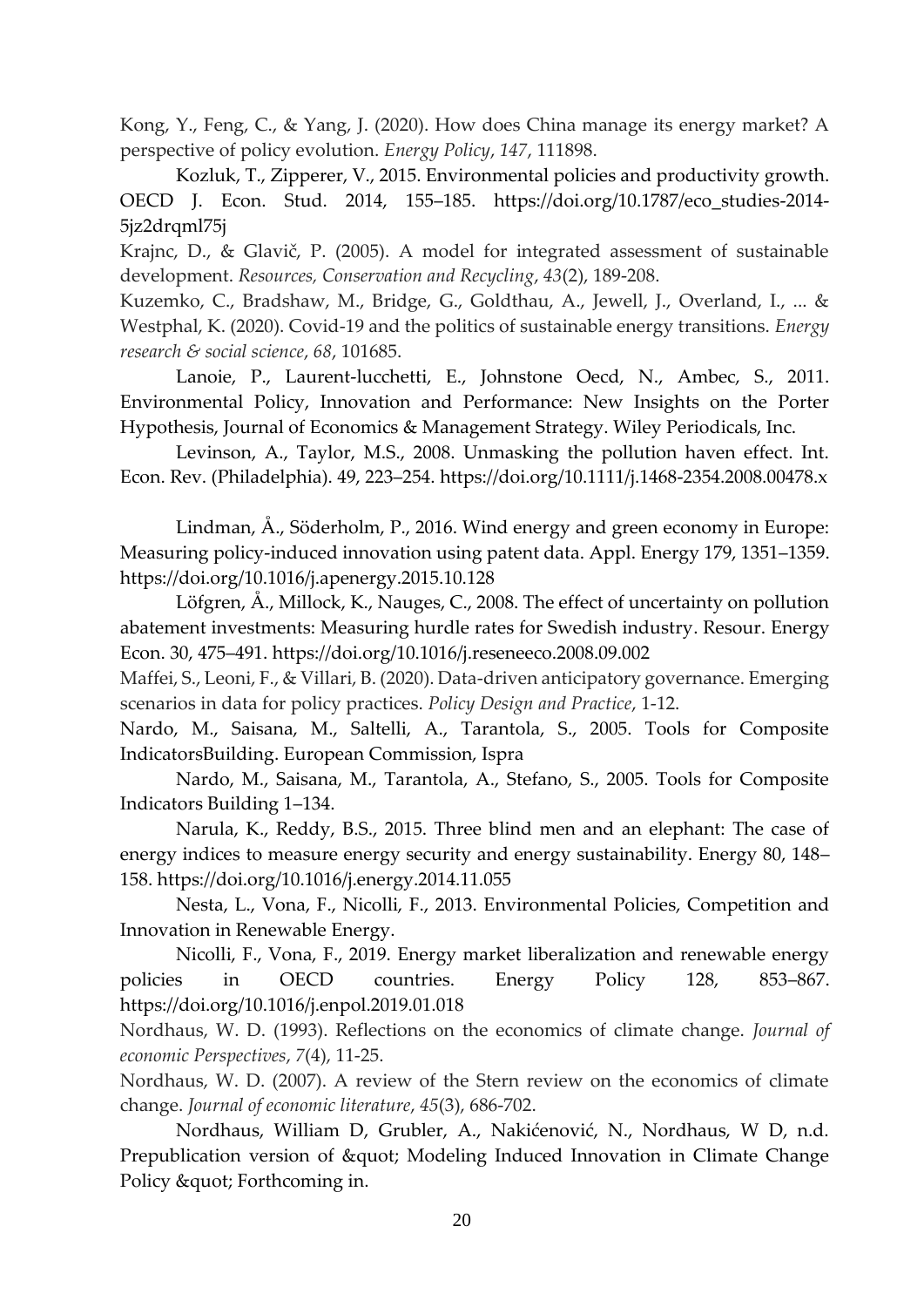OECD – [Organisation for Economic Co-operation and Development, 2002. AnUpdate](http://www.oecd.org/)  [of the OECD Composite Leading Indicators. Short-term Economic Statis-tics Division,](http://www.oecd.org/)  [Statistics Directorate/OECD, Available at http://www.oecd.org\(2004](http://www.oecd.org/)

Ostrom, E. (2010). Polycentric systems for coping with collective action and global environmental change. *Global environmental change*, *20*(4), 550-557.

[Polzin, F., Migendt, M., Täube, F.A., von Flotow, P., 2015. Public policy influence](https://doi.org/10.1016/j.enpol.2015.01.026)  on renewable energy [investments-A panel data study across OECD countries. Energy](https://doi.org/10.1016/j.enpol.2015.01.026)  Policy 80, 98–[111. https://doi.org/10.1016/j.enpol.2015.01.026](https://doi.org/10.1016/j.enpol.2015.01.026)

Popp, D. (2019). *Environmental policy and innovation: a decade of research* (No. w25631). National Bureau of Economic Research.

Popp, D., 2002. ENTICE: Endogenous Technological Change in the DICE Model of Global Warming.

Popp, D., 2010. Innovation and Climate Policy. Annu. Rev. Resour. Econ. 2, 275– 298. https://doi.org/10.1146/annurev.resource.012809.103929

[Popp, D., Hascic, I., Medhi, N., 2011. Technology and the diffusion of renewable](https://doi.org/10.1016/j.eneco.2010.08.007)  energy. Energy Econ. 33, 648–[662. https://doi.org/10.1016/j.eneco.2010.08.007](https://doi.org/10.1016/j.eneco.2010.08.007)

Porter, M.E., Linde, C. van der, 1995. Toward a New Conception of the Environment-Competitiveness Relationship. J. Econ. Perspect. 9, 97–118. https://doi.org/10.1257/jep.9.4.97

Rubashkina, Y., Galeotti, M., Verdolini, E., 2015. Environmental regulation and competitiveness: Empirical evidence on the Porter Hypothesis from European manufacturing sectors. Energy Policy 83, 288–300. https://doi.org/10.1016/j.enpol.2015.02.014

Sarkar, A. N. (2013). Promoting eco-innovations to leverage sustainable development of eco-industry and green growth. *European Journal of Sustainable Development*, *2*(1), 171- 171.

Schneider, L., Lazarus, M., Kollmuss, A., 2010. Industrial N2O Projects Under the CDM: Adipic Acid - A Case of Carbon Leakage? 23.

Singh, R. K., Murty, H. R., Gupta, S. K., & Dikshit, A. K. (2012). An overview of sustainability assessment methodologies. *Ecological indicators*, *9*(2), 281-299.

Singh, R.K., Murty, H.R., Gupta, S.K., Dikshit, A.K., 2009. An overview of sustainability assessment methodologies. Ecol. Indic. https://doi.org/10.1016/j.ecolind.2008.05.011

Söderholm, P., Klaassen, G., 2007. Wind power in Europe: A simultaneous innovation-diffusion model. Environ. Resour. Econ. 36, 163–190. https://doi.org/10.1007/s10640-006-9025-z

Stavins, R.N., Kennedy, J.F., Bren, D., Montero, J.-P., Newell, R., Olmstead, S., 2003. Market-Based Environmental Policies: What Can We Learn from U.S. Experience (and Related Research)? MARKET-BASED ENVIRONMENTAL POLICIES: WHAT CAN WE LEARN FROM U.S. EXPERIENCE (AND RELATED RESEARCH)? Twenty Years of Market-Based Instruments for Environmen. on Stavins 202–328.